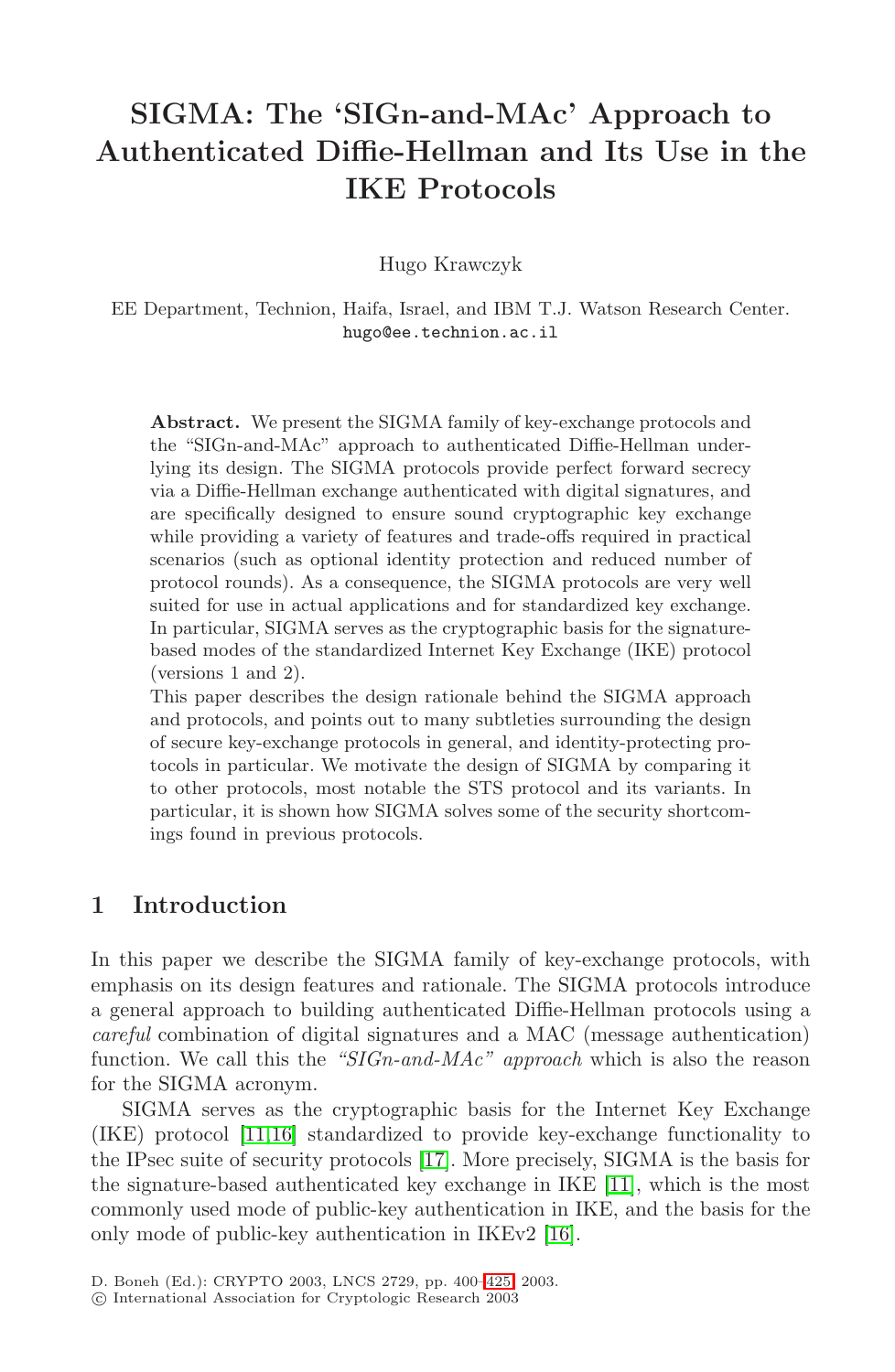This paper provides the first systematic description of the development and rationale of the SIGMA protocols. The presentation is intended to motivate the design choices in the protocol by comparing and contrasting it to alternative protocols, and by learning from the strong and weak aspects of previous protocols. It also explains how the different variants of the SIGMA protocol follow from a common design core. In particular, it explains the security basis on which the signature-based modes of IKE, and its current revision IKEv2, are based. The presentation is informal and emphasizes rationale and intuition rather than rigorous analysis. A formal analysis of the SIGMA protocol has been presented in [\[7\]](#page-24-0) where it is shown that the basic SIGMA design and its variants are secure under a complexity-theoretic model of security. While this rigorous analysis is essential for gaining confidence in the security design of SIGMA, it does not provide an explicit understanding of the design process that led to these protocols, and the numerous subtleties surrounding this design. Providing such an understanding is a main goal of this paper which will hopefully be beneficial to cryptographers and security protocol designers (as well as for those engineering security solutions based on these protocols).

The basic guiding requirements behind the design of SIGMA are (a) to provide a secure key-exchange protocol based on the Diffie-Hellman exchange (for ensuring "perfect forward secrecy"), (b) use digital signatures as the means for public-key authentication of the protocol, and (c) provide the option to protect the identities of the protocol peers from being learned by an attacker in the network. These were three basic requirements put forth by the IPsec working group for its preferred key-exchange protocol. The natural candidate for satisfying these requirements is the well-known STS key-exchange protocol due to Diffie, van Oorschot and Wiener [\[8\]](#page-24-0). We show, however, that this protocol and some of its variants (including a variant adopted into Photuris [\[14\]](#page-24-0), a predecessor of IKE as the key-exchange protocol for IPsec) suffer from security shortcomings that make them unsuited for some practical scenarios, in particular in the wide Internet setting for which the IPsec protocols are designed. Still, the design of SIGMA is strongly based on that of STS: both the strengths of the STS design principles (very well articulated in [\[8\]](#page-24-0)) as well as the weaknesses of some of the STS protocol choices have strongly influenced the SIGMA design.

One point that is particularly important for understanding the design of SIGMA (and other key-exchange protocols) is the central role that the requirement for identity protection has in this design. As it turns out, the identity protection functionality conflicts with the essential requirement of peer authentication. The result is that both requirements (authentication and identity protection) can be satisfied simultaneously, at least to some extent, but their coexistence introduces significant subtleties both in the design of the protocol and its analysis. In order to highlight this issue we compare SIGMA to another authenticated Diffie-Hellman design, a variant of the ISO protocol [\[12\]](#page-24-0), that has been shown to be secure [\[6\]](#page-24-0) but which is not well-suited to support identity protection. As we will see SIGMA provides a satisfactory and flexible solution to this problem by supporting identity protection as an optional feature of the pro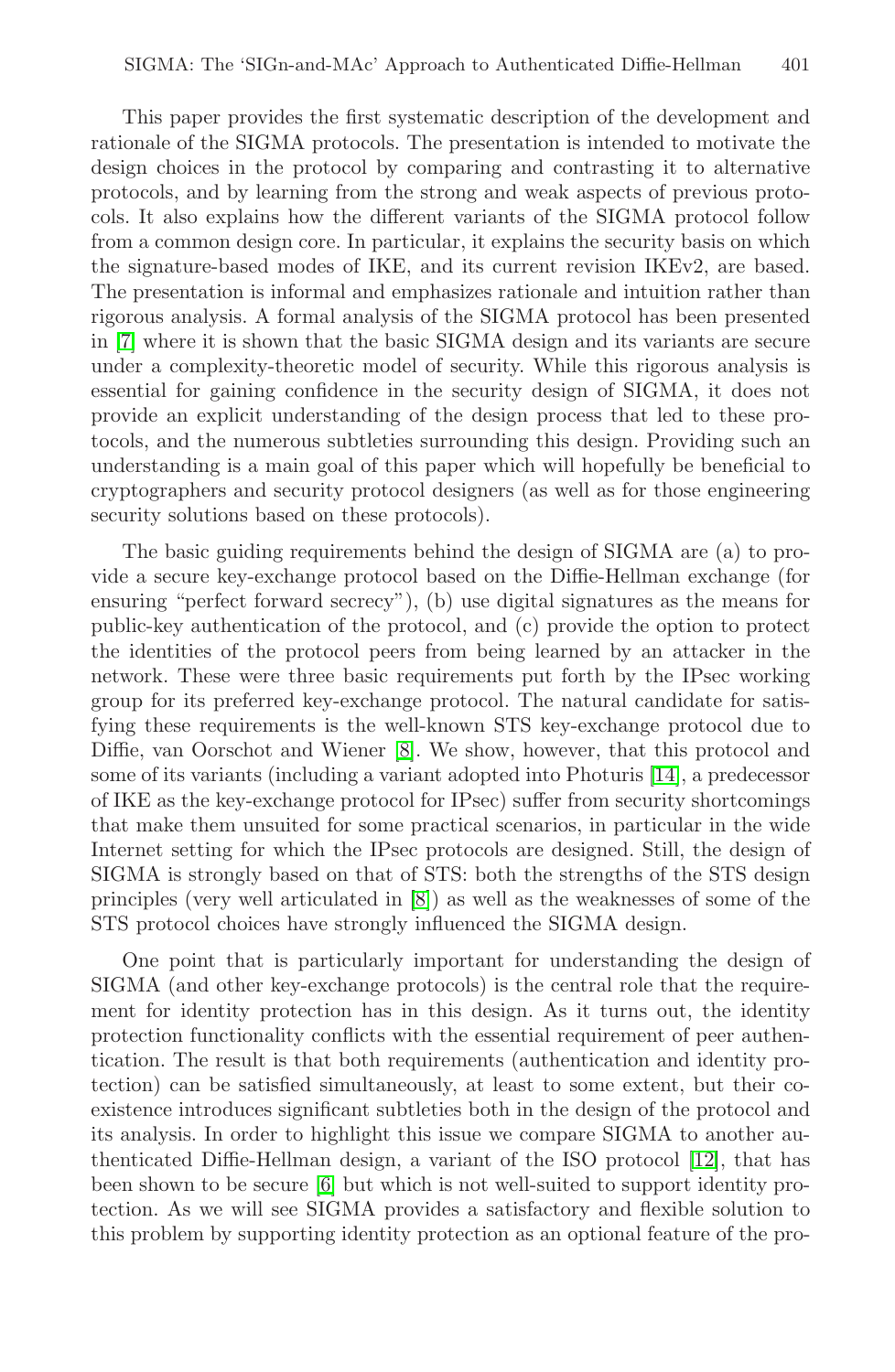tocols, while keeping the number of communication rounds and cryptographic operations to a minimum. As a result SIGMA can suit the identity protection scenarios as well as those that do not require this functionality; in the later case there is no penalty (in terms of security, computation, communication, or general complexity) relative to protocols that do not offer identity protection at all. We thus believe that SIGMA is well suited as a "general purpose" authenticated Diffie-Hellman protocol that can serve a wide range of applications and security scenarios.

**History of the SIGMA protocols.** The SIGMA approach was introduced by the author in 1995 [\[19\]](#page-24-0) to the IPsec working group as a possible replacement for the Photuris key-exchange protocol [\[14\]](#page-24-0) developed at the time by that working group. Photuris used a variant of the STS protocol that we showed [\[19\]](#page-24-0) to be flawed through the attack presented in Section [3.3.](#page-13-0) In particular, this demonstrated that the Photuris key exchange, when used with optional identity protection and RSA signatures (or any signature scheme allowing for message recovery), was open to the same attack that originally motivated the design of STS (see Section [3.1\)](#page-10-0). Eventually, the Photuris protocol was replaced with the Internet Key Exchange (IKE) protocol which adopted SIGMA (unnamed at the time) into its two signature-based authentication modes: main mode (that provides identity protection) and aggressive mode (which does not support identity protection). The IKE protocol was standardized in 1999, and a revised version (IKEv2) is currently under way [\[16\]](#page-24-0) (the latter also uses the SIGMA protocol as its cryptographic key exchange).

**Related work.** There is a vast amount of work that deals with the design and analysis of key-exchange (and authentication) protocols and which is relevant to the subject of this paper. Chapter 12 of [\[27\]](#page-25-0) provides many pointers to such works, and additional papers can be found in the recent security and cryptography literature. There have been a few works that provided analysis and critique of the IKE protocol (e.g., [\[9](#page-24-0)[,29\]](#page-25-0)). Yet, these works mainly discuss issues related to functionality and complexity trade-offs rather than analyzing the core cryptographic design of the key exchange protocols. A formal analysis of the IKE protocols has been carried by Meadows [\[26\]](#page-25-0) using automated analysis tools. In addition, as we have already mentioned, [\[7\]](#page-24-0) provides a formal analysis of the SIGMA protocols (and its IKE variants) based on the complexity-theoretic approach to the analysis of key-exchange protocols initiated in [\[2\]](#page-23-0). A BAN-logic analysis of the STS protocols is presented in [\[31\]](#page-25-0), and attacks on these protocols that enhance those reported in [\[19\]](#page-24-0) are presented in [\[4\]](#page-23-0) (we elaborate on these attacks in Section [3.3\)](#page-13-0). Finally, we mention the SKEME protocols [\[20\]](#page-24-0) which served as the basis for the cryptographic structure of IKE and its non-signature modes of authentication, but did not include a signature-based solution as in SIGMA.

**Organization.** In Section [2](#page-3-0) we informally discuss security requirements for key-exchange protocols in general and for SIGMA in particular, and present specific requirements related to identity protection. Section [3](#page-9-0) presents the STS protocol and its variants, and analyzes the strengths and weaknesses of these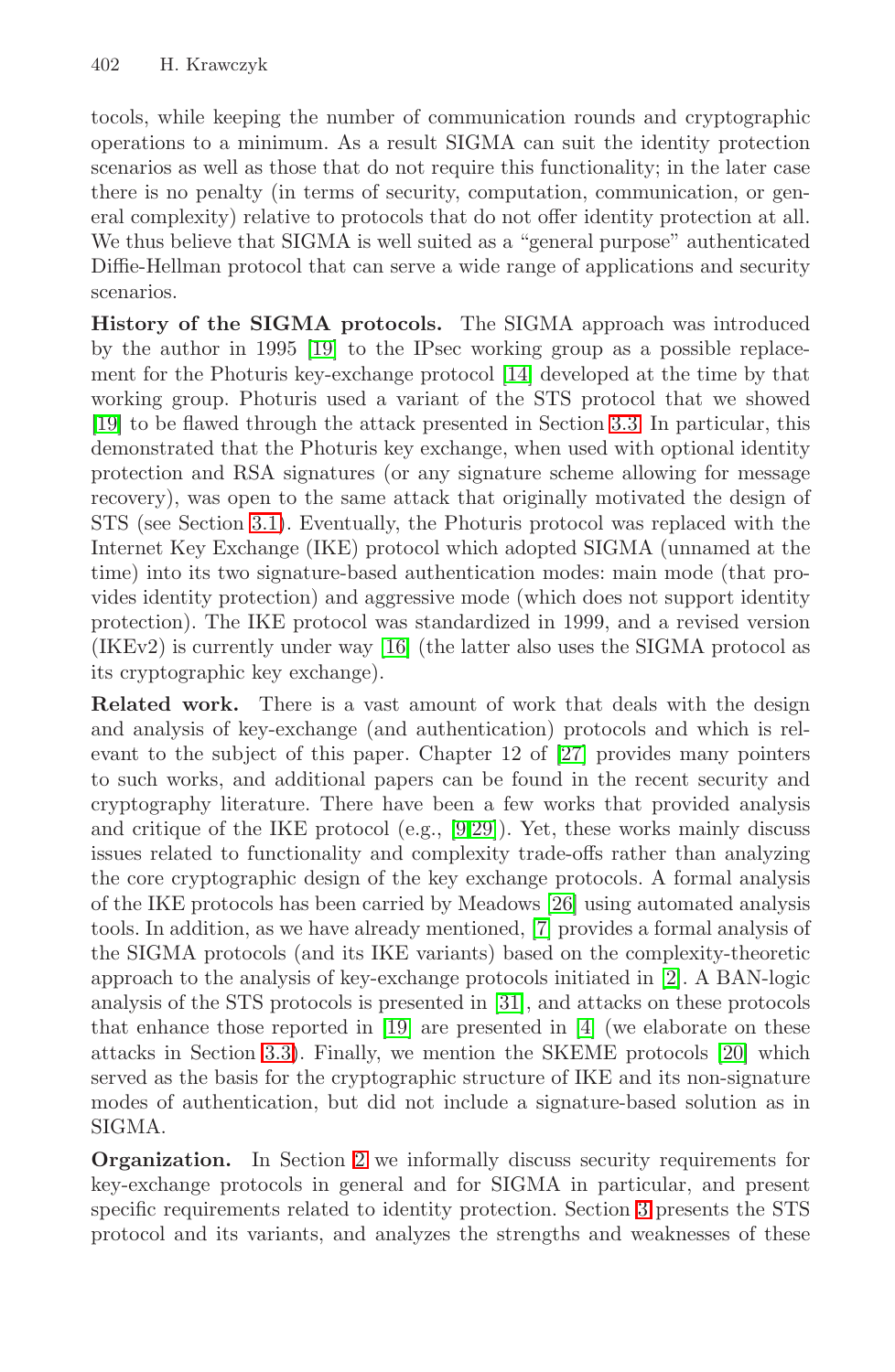<span id="page-3-0"></span>protocols. Section [4](#page-15-0) discusses the ISO protocol as a further motivation for the design of SIGMA (in particular, this discussion serves to stress the role of identity protection in the design of SIGMA). Finally, Section [5](#page-18-0) presents the SIGMA protocols together with their design rationale and security properties. In particular, Section [5.4](#page-22-0) discusses the SIGMA variants used in the IKE protocols.

**Note:** In the full version of this paper [\[24\]](#page-24-0) some additional information is provided as appendices. Specifically, Appendix A includes a simplified (and somewhat informal) definition of key-exchange security. Appendix B presents a "full fledge" instantiation of SIGMA which includes some of the elements omitted in the simplified presentation of Section [5](#page-18-0) but which are crucial for a full secure implementation of the protocols. Appendix C discusses key-derivation issues and presents the specific key-derivation technique designed for, and used in, the IKE protocols. This technique is of independent interest since it applies to the derivation of keys in other key-exchange protocols; in particular, it includes a mechanism for "extracting randomness" from Diffie-Hellman keys.

# **2 Preliminaries: On the Security of Key-Exchange Protocols**

**Note:** This section is important for understanding the design goals of SIGMA; yet, the impatient reader may skip it in a first reading (but see the notation paragraph at the end of the section).

In this paper we present an informal exposition of the design rationale behind the development of the SIGMA protocols. This exposition is intended to serve crypto protocol designers and security engineers to better understand the subtle design and analytical issues arising in the context of key-exchange (KE for short) protocols in general, and in the design of SIGMA in particular. This exposition, however, is not a replacement for a formal analysis of the protocol. A serious analysis work requires a formal mathematical treatment of the underlying security model and protocol goals. This essential piece of work for providing confidence in the security of the SIGMA protocols is presented in a companion paper [\[7\]](#page-24-0). The interested reader should consult that work for the formal foundations of security on which SIGMA is based. Yet, before going on to present the SIGMA protocols and some of its precursors we discuss informally some of the salient aspects of the analytical setting under which we study and judge KE protocols. This presentation will also provide a basis for the discussion of some of the techniques, strengths and weaknesses showing up in the protocols studied in later sections.

We start by noting that *there is no ultimate security model.* Security definitions may differ depending on the underlying mathematical methodology, the intended application setting, the consideration of different properties as more or less important, etc. The discussion below focuses on the core security properties of KE protocols as required in most common settings. These requirements stem from the the quintessential application of KE protocols, namely, the supply of shared keys to pairs of parties which later use these keys to secure (via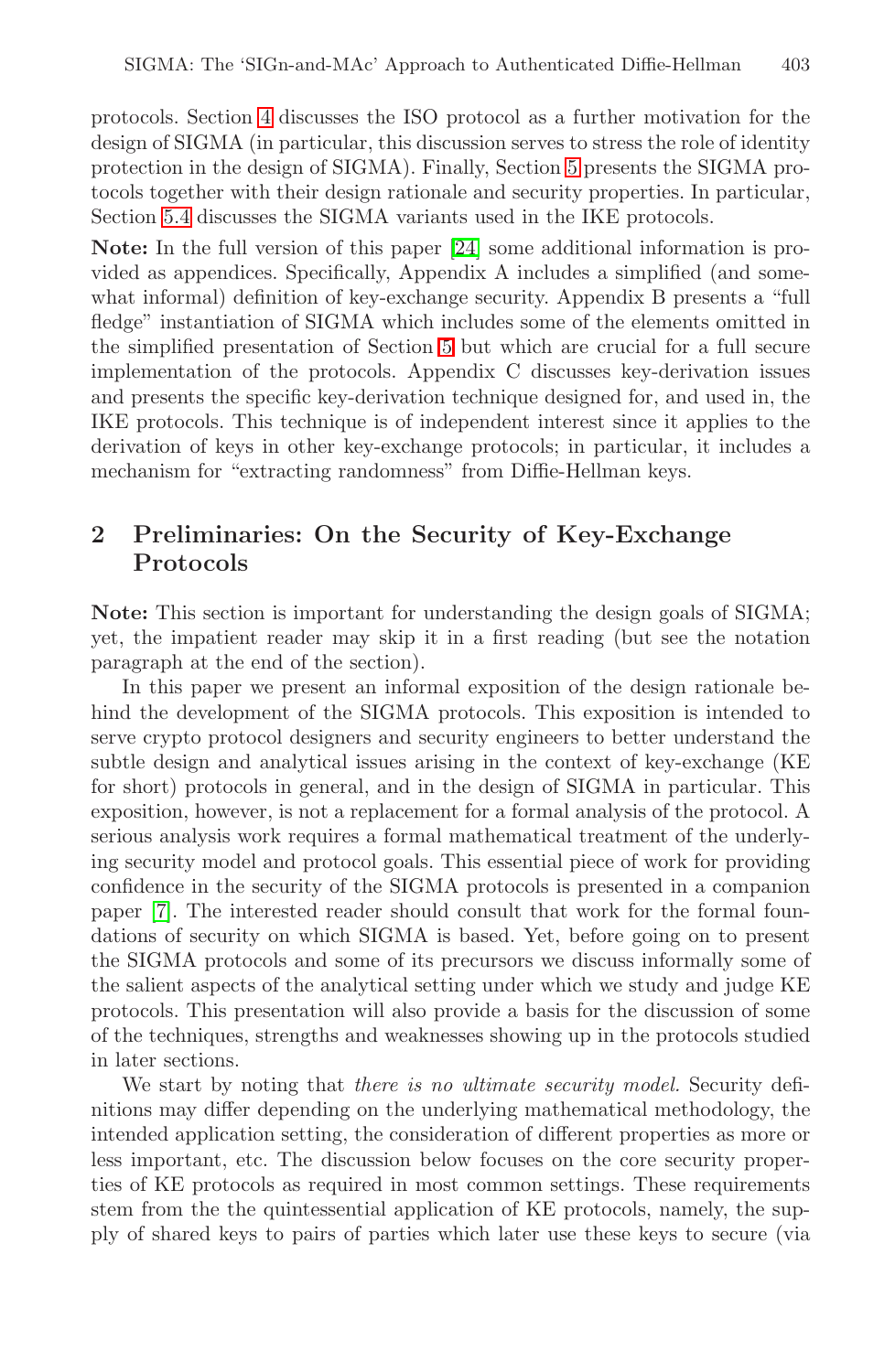<span id="page-4-0"></span>integrity and secrecy protection) their pairwise communications. In addition, we deal with some more specific design goals of SIGMA motivated by requirements put forth by the IPsec working group: the use of the Diffie-Hellman exchange as the basic technique for providing "perfect forward secrecy", the use of digital signatures for authenticating the exchange, and the (possibly optional) provision of "identity protection".

# **2.1 Overview of the Security Model and Requirements**

In spite of being a central (and "obvious") functionality in many cryptographic and security applications, the notion of a "secure key-exchange protocol" remains a very complex notion to formalize correctly. Here we state very informally some basic requirements from KE protocols that we will use as a basis for later discussion of security issues arising in the design of KE protocols. These requirements are in no way a replacement for a formal treatment carried in [\[7\]](#page-24-0), but are consistent (at least at the intuitive level) with the notion of security in that work.

- **Authentication.** Each party to a KE execution (referred to as a *session*) needs to be able to uniquely *verify the identity* of the peer with which the session key is exchanged.
- **Consistency.** If two honest parties establish a common session key then both need to have a consistent view of who the peers to the session are. Namely, if a party  $A$  establishes a key  $K$  and believes the peer to the exchange to be B, then if B establishes the session key K then it needs to believe that the peer to the exchange is A; and vice-versa.
- **Secrecy.** If a session is established between two honest peers then no third party should be able to learn any information about the resultant session key (in particular, no such third party, watching or interfering with the protocol run, should be able to distinguish the session key from a random key).

While the "authentication" and "secrecy" requirements are very natural and broadly accepted, the requirement of "consistency" is much trickier and many times overlooked. In Section [3.1](#page-10-0) we exemplify this type of failure through an attack first discovered in [\[8\]](#page-24-0). This attack, to which we refer as an "identity misbinding attack", applies to many seemingly natural and intuitive protocols. Avoiding this form of attack and guaranteeing a consistent binding between a session key and the peers to the session is a central element in the design of SIGMA.

One important point to observe is that the above requirements are not absolute but exist only in relation to a well-defined attack model. The adversarial model from [\[7\]](#page-24-0) assumes that each party holds a long-term private authentication key that is used to uniquely identify and authenticate this party (in the context of this paper we can concretely think of this long-term authentication key as being a secret digital signature key.) It also assumes the existence of a trusted certification authority, or any other trusted mechanism (manual distribution, web of trust, etc), for binding identities with public keys. Parties communicate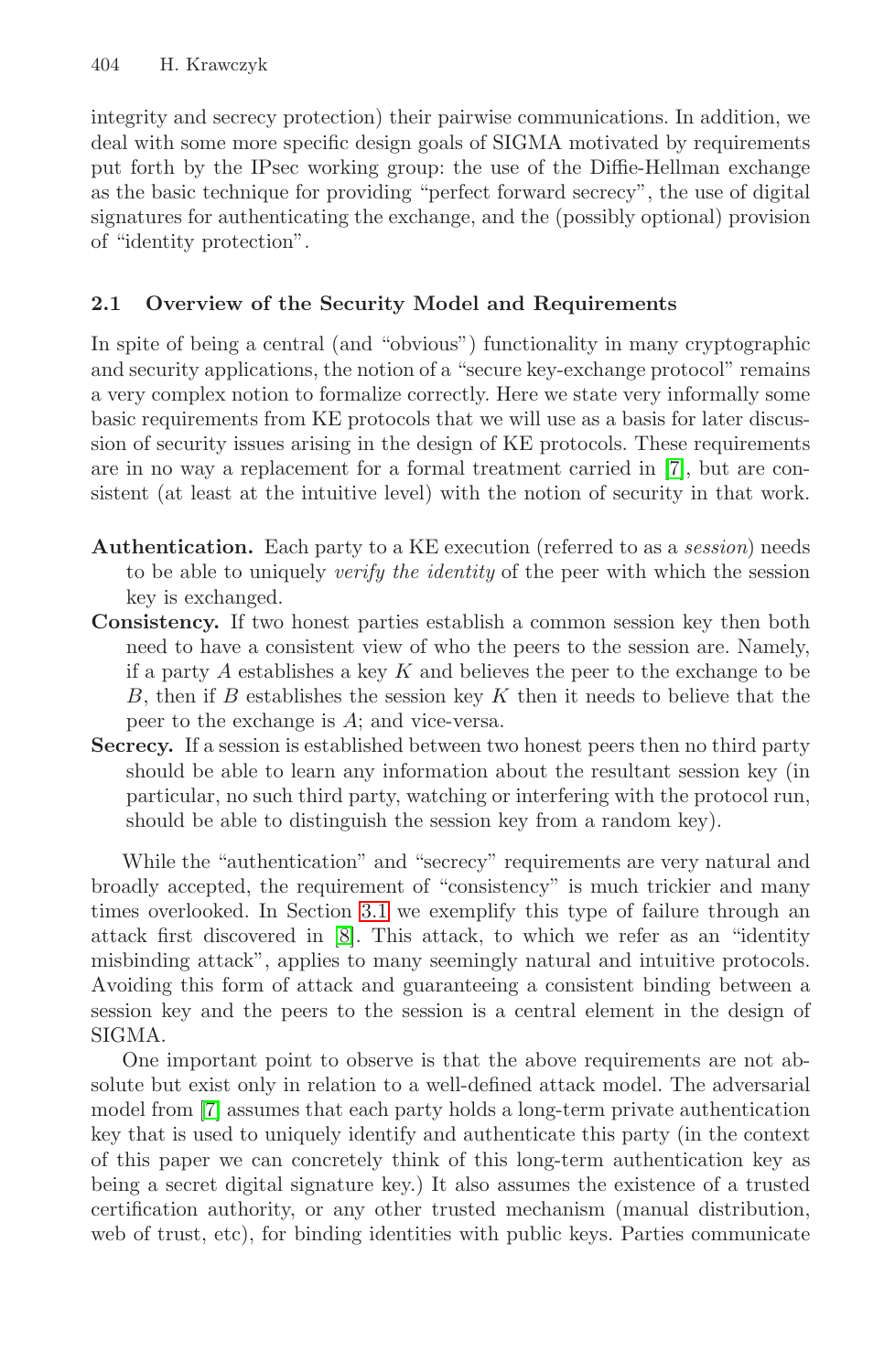over a public network controlled by a fully-active man-in-the-middle attacker which may intercept, delete, delay, modify or inject messages at will. This attacker also controls the scheduling of protocol sessions (a *session* is an execution instance of the protocol) which may run concurrently at the same or different parties.

In addition, the attacker may learn some of the secret information held by the parties to the protocol. Specifically, the attacker may learn the long-term secret information held by a party, in which case this party is considered as controlled by the attacker (and referred to as *corrupted*). There is no requirement about the security of sessions executed by a corrupted party (since the attacker may impersonate it at will), however, it is required that session keys produced (and erased from memory) before the party corruption happened will remain secure (i.e. no information on these keys should be learned by the attacker). This protection of past session keys in spite of the compromise of long-term secrets is known as perfect forward secrecy (PFS) and is a fundamental property of the protocols discussed here. The attacker may also learn session-specific information such as the value of a session key or some secret information contained in the internal state of a session (e.g., the exponent  $x$  of an ephemeral Diffie-Hellman exponential  $g^x$  used in that session). In this case, there is no requirement on the security of the compromised session but we do require that this leakage has no effect on other (uncompromised) sessions. This models resistance to a variety of attacks, including known-key attacks and replay attacks (see [\[27\]](#page-25-0)), and emphasizes the need for key independence between different sessions.

The analysis of protocols under this model is carried on the basis of the generic properties required from the cryptographic primitives used in the protocol, rather than based on the properties of specific algorithms. This algorithm independence (or generic security) principle is important in case that specific crypto algorithms need to be replaced (for better security or improved performance), and to support different combinations of individually secure algorithms.

**Discussion: sufficiency of the above security requirements.** One important question is whether the above security requirements (and more precisely the formal security requirements from [\[7\]](#page-24-0)), under which we judge the security of protocols in this work, are necessary and/or sufficient to guarantee "key-exchange security". Necessity is easy to show through natural examples in which the removal of any one of the above required properties results in explicit and clearly harmful attacks against the security of the exchanged key (either by compromising the secrecy of the key or by producing an inconsistent binding between the key and the identities of the holders of that key). Sufficiency, however, is harder to argue. We subscribe to the approach put forth in [\[6\]](#page-24-0) (and followed by [\[7\]](#page-24-0)) by which a minimal set of requirements for a KE protocol must ensure the security of the quintessential application of KE protocols, namely, the provision of "secure channels" (i.e., the sharing of a key between peers that subsequently use this key for protecting the secrecy and integrity of the information transmitted between them). It is shown in [\[7\]](#page-24-0) that their definition (outlined here) is indeed sufficient (and actually minimalistic) for providing secure channels.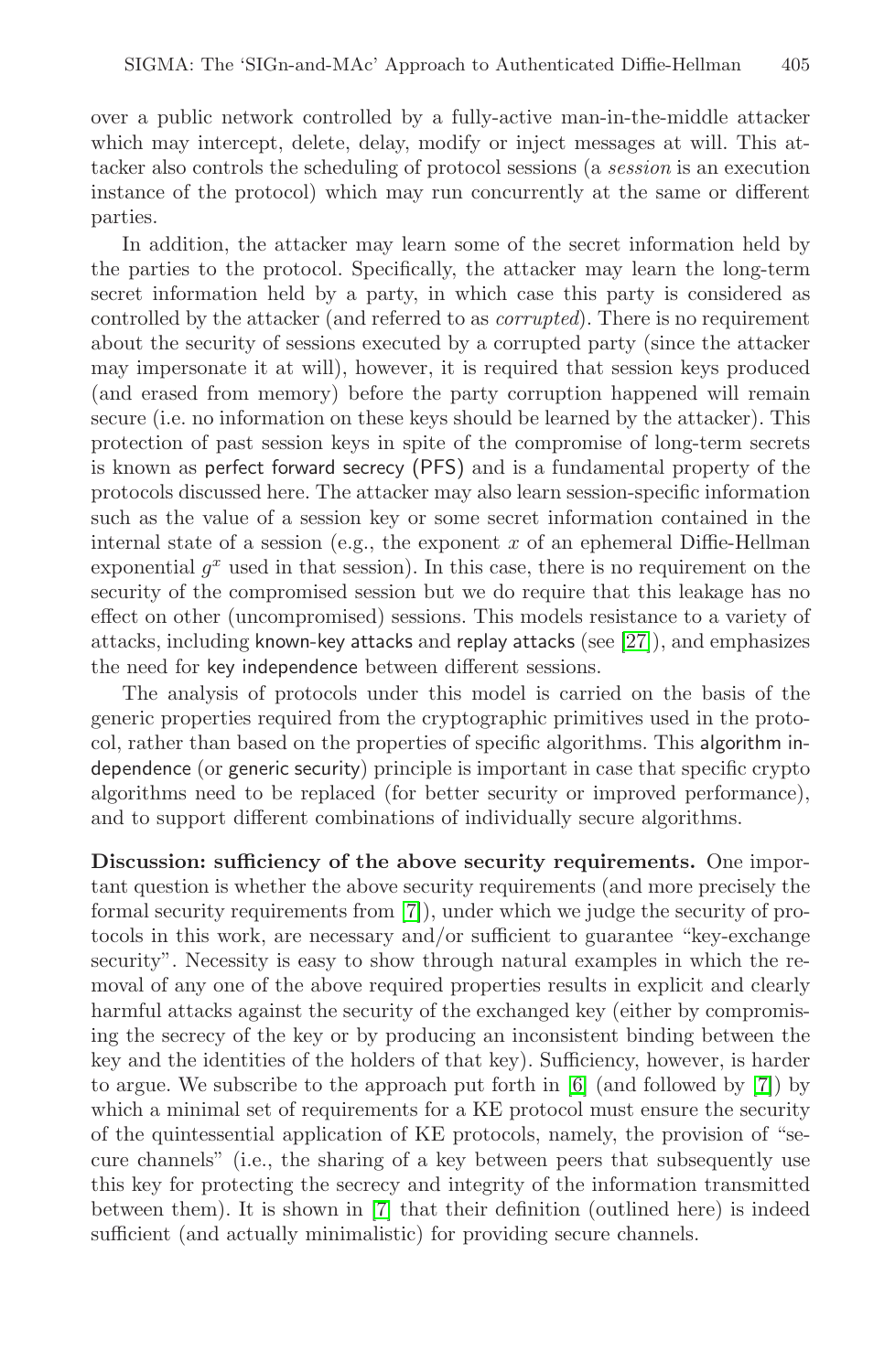<span id="page-6-0"></span>Also important to stress is that this definitional approach dispenses of some requirements that some authors (e.g., [\[25\]](#page-24-0)) consider vital for a sound definition of security. One important example is the aliveness requirement, namely, if A completes a session with peer  $B$  then  $A$  has a proof that  $B$  was "alive" during the execution of the protocol (e.g., by obtaining  $B$ 's unique authentication on some nonce freshly generated by A). This property is *not* guaranteed by our (or [\[7\]](#page-24-0)) definition of security. Moreover, some natural key-transport protocols (e.g., the ENC protocol formally specified in [\[6\]](#page-24-0)) are useful key-exchange protocols that guarantee secure channels yet do not provide a proof of aliveness. The only possible negative aspect of a KE protocol that lacks the aliveness guarantee is that a party may establish a session with a peer that did not establish the corresponding session (and possibly was not even operational at the time); this results in a form of "denial of service" for the former party but not a compromise of data transmitted and protected under the key. However, DoS attacks with similar effects are possible even if aliveness guarantees are provided, for example by the attacker preventing the arrival of the last protocol message to its destination.

A related (and stronger) property not guaranteed by our basic definition of security is peer awareness. Roughly speaking, a protocol provides peer awareness for A if when A completes a session with peer  $B$ , A has a guarantee that (not only is  $B$  alive but)  $B$  has initiated a corresponding session with peer  $A$ . Adding aliveness and peer awareness guarantees to a KE that lacks these properties is often very simple, yet it may come at a cost (e.g., it may add messages to the exchange or complicate other mechanisms such as identity protection). Therefore, it is best to leave these properties as optional rather than labeling as "insecure" any protocol that lacks them.<sup>1</sup>

All the protocols discussed in this paper provide aliveness proofs to both parties but only the ISO protocol and the 4-message SIGMA-I with added ACK (Section [5.2\)](#page-20-0) provide peer awareness to both parties. In particular, the IKE protocols (Section [5.4\)](#page-22-0) do not provide peer awareness to one of the peers. As said, this property can be added, when required, at the possible expense of extra messages or other costs.

### **2.2 Identity Protection**

As discussed in Section [2.1,](#page-4-0) key-exchange protocols require strong mutual authentication and therefore they must be designed to communicate the identity of each participant in the protocol to its session peer. This implies that the identities must be transmitted as part of the protocol. Yet some applications require to prevent the disclosure of these identities over the network. This may be the case in settings where the identity (for the purpose of authentication) of a party is not directly derivable from the routing address that must appear in the clear in the protocol messages. A common example is the case of mobile

 $1$  We stress that in contrast to the key-exchange setting, the aliveness requirements, and sometimes peer awareness, is essential in "entity authentication" protocols whose sole purpose may be to determine the aliveness of a peer.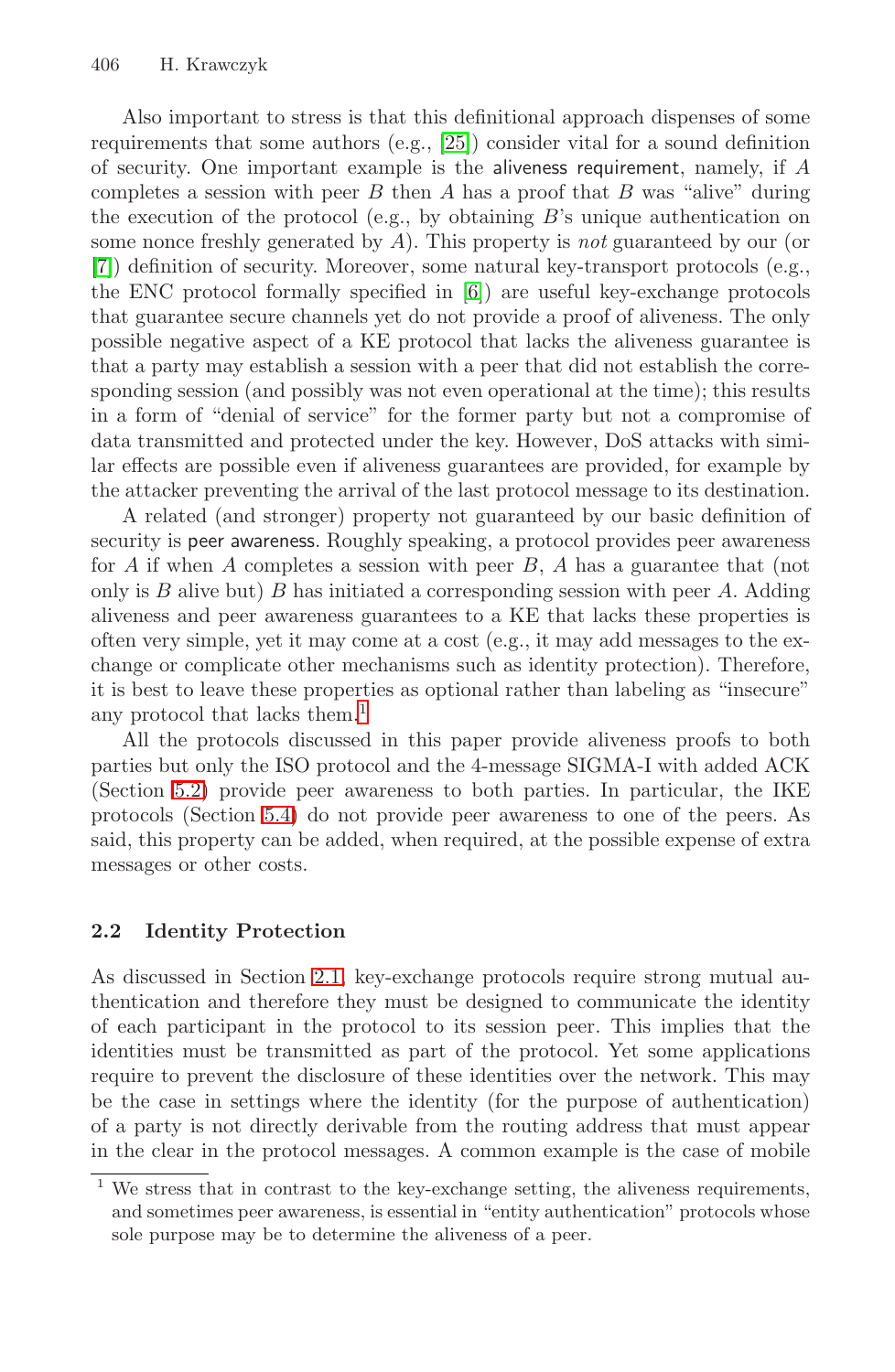devices wishing to prevent an attacker from correlating their (changing) location with the logical identity of the device (or user). Note that such an application may not just need to hide these identities from passive observers in the network but may require to conceal the identity even from active attackers. In this case the sole encryption of the sender's identity is not sufficient and it is required that the peer to the session proves its own identity before the encrypted identity is transmitted. As it turns out the requirement to support identity protection adds new subtleties to the design of KE protocols; these subtleties arise from the conflicting nature of identity protection and authentication. In particular, *it is not possible* to design a protocol that will protect both peer identities from active attacks. This is easy to see by noting that the first peer to authenticate itself (i.e. to prove its identity to the other party) must disclose its identity to the other party before it can verify the identity of the latter. Therefore the identity of the first-authenticating peer cannot be protected against an active attacker. In other words, KE protocols may protect both identities from passive attacks and may, at best, protect the identity of one of the peers from disclosure against an active attacker.

This best-possible level of identity protection is indeed achievable by some KE protocols, and in particular is attained by the SIGMA protocols. The underlying design of SIGMA allows for a protocol variant where the initiator of the exchange is protected against active attacks and the responder's identity is protected against passive attacks (we refer to this variant as SIGMA-I), and it also allows for another variant where the responder's id is protected against active attacks and the initiator's against passive attacks only (SIGMA-R). Moreover, providing identity protection has been a main motivating force behind the design of SIGMA which resulted from the requirement put forth by the IPsec working group to support (at least optionally) identity protection in its KE protocol. The SIGMA protocols thus provide the best-possible protection against identity disclosure. The choice of SIGMA-I or SIGMA-R depends on which identity is considered as more sensitive and requires protection against active attacks. On the other hand, SIGMA also offers full KE security also in cases where identity protection is not needed. That is, the core security of the protocol does not depend on hiding identities but rather this protection of identities is a functionality added on top of the core protocol.

A related issue which is typical of settings where identity protection is a concern, but may also appear elsewhere, is that parties to the protocol may not know at the beginning of a session the specific identity of the peer but rather learn this identity as the protocol proceeds. (This may even be the case for the initiator of the session which may agree to establish the initiated session with one of a set of peers rather than with one predefined peer). This adds, in principle, more attack avenues against the protocol and also introduces some delicate formal and design issues (e.g., most existing formalisms of key-exchange protocols do assume that the peer identities are fixed and known from the start of the session). In [\[7\]](#page-24-0) this more general and realistic setting is formalized under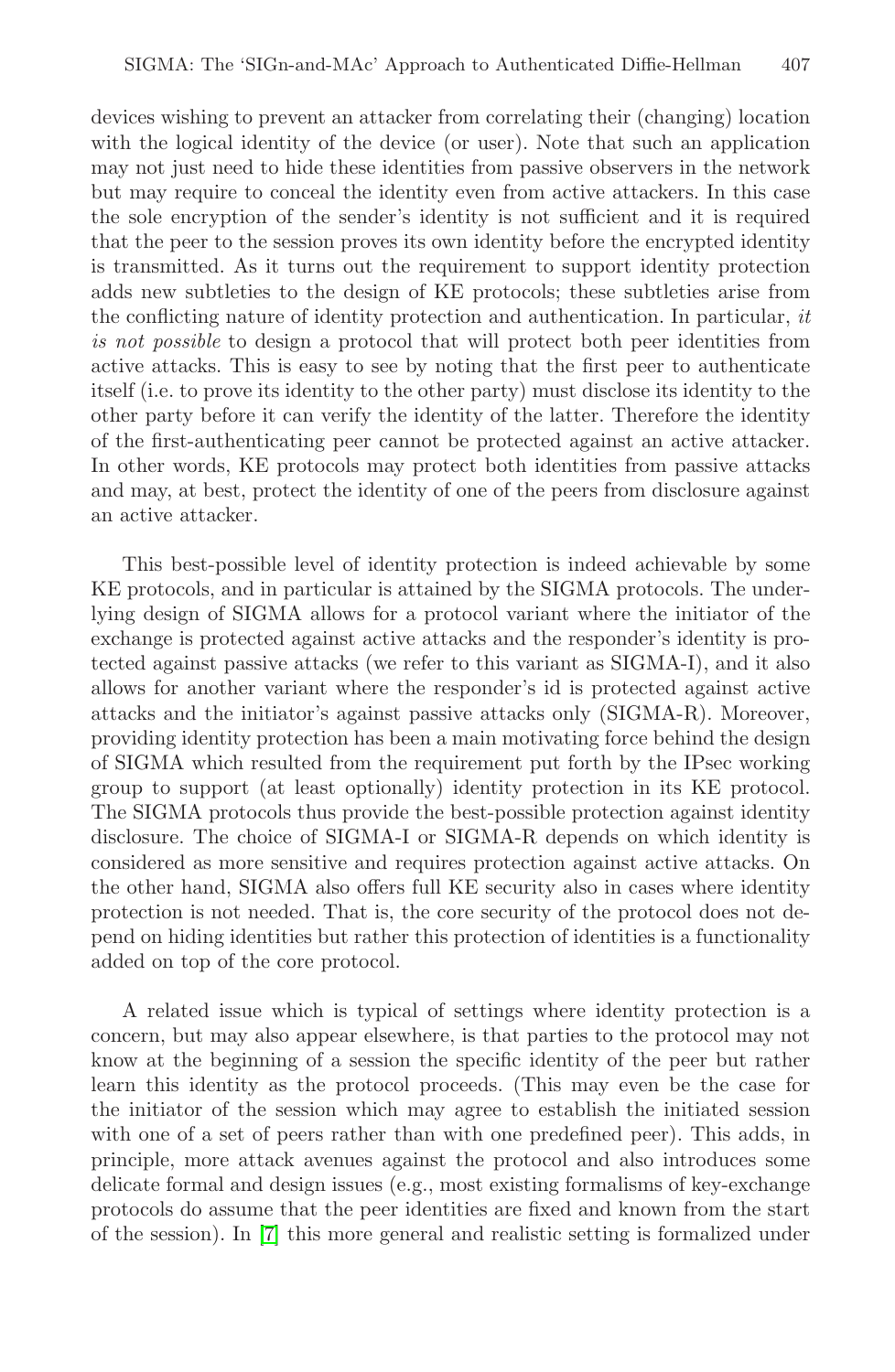<span id="page-8-0"></span>the name of the post-specified peer setting and the SIGMA protocols are shown to be secure in this model. See [\[7\]](#page-24-0) for the technical details.

Finally we comment on one additional privacy aspect of KE protocols. In some scenarios parties may wish to keep their privacy protected not only against attackers in the network but also to avoid leaving a "provable trace" of their communications in the hands (or disks) of the peers with which they communicate. A protocol such as ISO (see Section [4\)](#page-15-0) in which each party to the protocol signs the peer's identity is particularly susceptible to this privacy concern (since these signatures can serve to prove to a third party the fact that the communication took place). In the SIGMA protocols, however, this proof of communication is avoided to a large extent by not signing the peer's identity, thus providing a better solution to this problem.

Note: Some may consider the non-repudiation property of a protocol such as ISO (Section [4\)](#page-15-0) as an advantage. However, we consider that non-repudiation using digital signatures does not belong to the KE protocol realm but as a functionality that needs to be dealt with carefully in specific applications, and with full awareness of the signer to the non-repudiation consequences.

### **2.3 Further Remarks and Notation**

**Denial of Service.** Key-exchange protocols (including SIGMA) open opportunities for Denial-of-Service attacks since the responder to an exchange is usually required to generate state and/or perform costly computations before it has the opportunity to authenticate the peer to the exchange. This type of attacks cannot be prevented in a strong sense but can be mitigated by using some fastto-verify measures. One such technique has been proposed by Phil Karn [\[14\]](#page-24-0) via the use of "cookies" that the responder to a KE protocol uses to verify that the initiator of the exchange is being able to receive messages directed to the IP address from which the exchange was initiated (thus preventing some form of trivial DoS attacks in which the attacker uses forged origin addresses, and also improving the chances to trace back a DoS attack). This and other techniques are orthogonal to the cryptographic details of the KE protocol and then can be adopted into SIGMA. In particular, recent proposals for revising IKE [\[16](#page-24-0)[,1\]](#page-23-0) incorporate Karn's technique into SIGMA. Other forms of denial of service are possible (and actually unavoidable) such as an active attacker that prevents the completion of sessions or lets one party complete the session and the other not.

**A word of caution.** It is important to remark that all the protocols discussed in this paper are presented in their most basic form, showing only their cryptographic core. When used in practice it is essential to preserve this cryptographic core but also to take care of additional elements arising in actual settings. For example, if the protocol negotiates some security parameters or uses the protocol messages to send some additional information then the designers of such full-fledge protocol need to carefully expand the coverage of authentication also to these additional elements. We also (over) simplify the protocol presentation by omitting the explicit use of "session identifiers": such identifiers are needed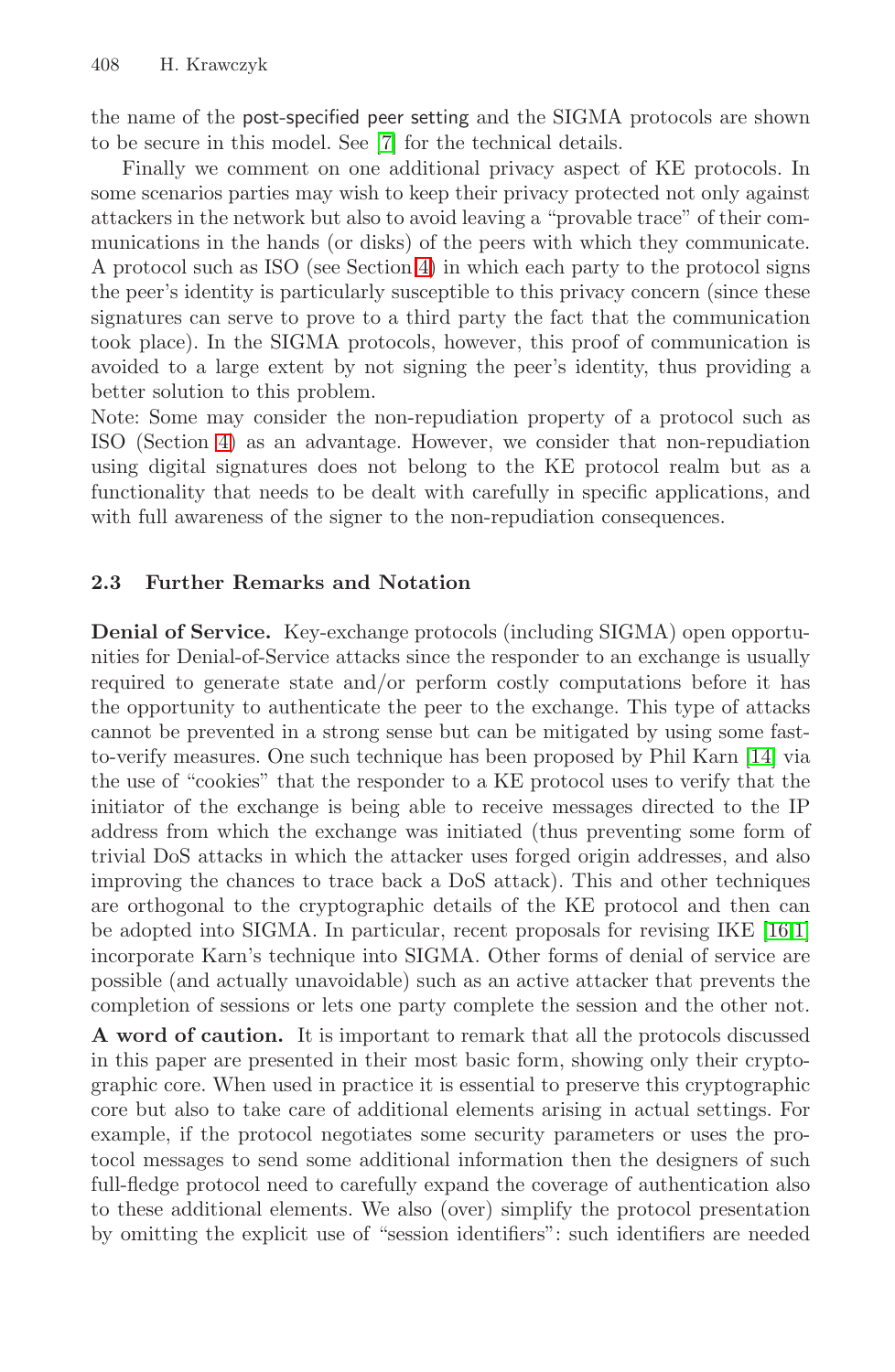<span id="page-9-0"></span>for the run of a protocol in a multi-session setting where they are used to match incoming protocol messages with open KE sessions. Moreover, the binding of messages to specific session id's is required for core security reasons such as preventing interleaving attacks. Similarly, nonces may need to be included in the protocol to ensure freshness of messages (e.g. to prevent replay attacks). In our presentation, however, these elements are omitted by over-charging the Diffie-Hellman exponentials used in the protocols with the additional functionality of also serving as session ids and nonces. For the level of conceptual discussion in this paper, simplifying the presentation by reducing the number of elements in the protocol is useful (and also in line with the traditional presentation of protocols in the cryptographic literature, in particular with [\[8\]](#page-24-0)). But when engineering a real-world protocol we recommend to clearly separate the functionality of different elements in the protocol. For illustration purposes, we present a version of a "full fledge" SIGMA protocol in [\[24\]](#page-24-0).

**Notation.** All the protocols presented here use the Diffie-Hellman exchange. We use the traditional exponential notation  $g^x$  where g is a group generator. However, all the treatment here applies to any group in which the Diffie-Hellman problem is hard. (A bit more precisely, groups in which the so called "Decisional Diffie-Hellman Assumption (DDH)" holds, namely, the infeasibility to distinguish between quadruples of the form  $(g, g^x, g^y, g^{xy})$  and quadruples  $(g, g^x, g^y, g^z)$  where  $x, y, z$  are random exponents.) We use the acronym DH to denote Diffie-Hellman, and use the noun "exponential" for elements such as  $g<sup>x</sup>$ and the word "exponent" for  $x$ . In the description of our protocols the DH group and generator g are assumed to be fixed and known in advance to the parties or communicated at the onset of the protocol (in the later case, the DH parameters need to be included in the information authenticated by the protocol).

Throughout the paper we will also use the notation  $\{\cdots\}_K$  to denote encryption of the information between the brackets under a symmetric encryption function using key K. Other cryptographic primitives used in the paper are a MAC (message authentication code) which is assumed to be unforgeable against chosen message attack by any adversary that is not provided the mac key, and a digital signature scheme signassumed to be secure against chosen message attacks. By  $\text{SIG}_{A}(msg)$  we denote the signature using A's private key on the message msg. The letters  $A$  and  $B$  denote the parties running a KE protocol, while Eve (or  $E$ ) denotes the (active) attacker. We also use  $A, B, E$  to denote the identities used by these parties in the protocols.

#### **3 The STS Protocols**

Here we discuss the STS protocol (and some of its variants) which constitutes one of the most famous and influential protocols used to provide authenticated DH using digital signatures, and of particular appeal to scenarios where identity protection is a concern. The STS protocol, due to Diffie, van Oorschot and Wiener, is presented in [\[8\]](#page-24-0) where a very instructive description of its design rationale is provided. In particular, this work is the first to observe some of the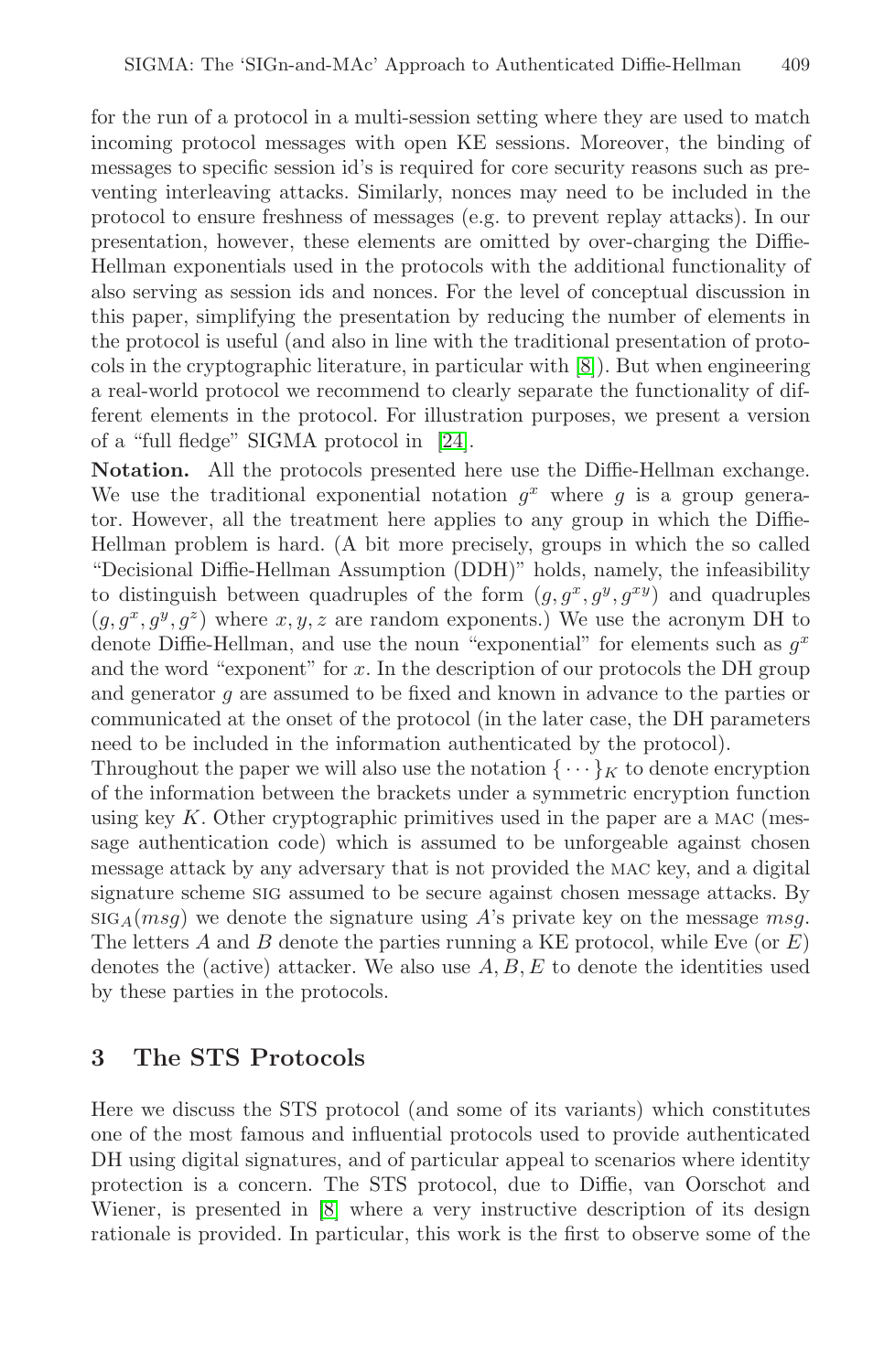<span id="page-10-0"></span>more intricate subtleties related to the authentication of protocols in general and of the DH exchange in particular. The STS protocol served as the starting point for the SIGMA protocols described in this paper. Both the strengths of the STS design principles as well as the weaknesses of some of the protocol choices have motivated the design of SIGMA. These aspects are important to be understood before presenting SIGMA. We analyze several variants of the protocol proposed in [\[8](#page-24-0)[,27,](#page-25-0)[14\]](#page-24-0).

**Remark.** The attacks on the STS protocol and its variants presented here originate with the communications by the author to the IPsec working group in 1995 [\[19\]](#page-24-0). Since then some of these attacks were recalled elsewhere (e.g. [\[30\]](#page-25-0)) and enhancements of the attack against the MAC variant have been provided in [\[4\]](#page-23-0).

# **3.1 BADH and the Identity-Misbinding Attack: A Motivating Example**

As the motivation for the STS protocol (and later for SIGMA too) we present a proposal for an "authenticated DH protocol" which intuitively provides an authenticated KE solution but is actually flawed. We denote this protocol by BADH ("badly authenticated DH").



The output of the protocol is a session key  $K_s$  derived from the DH value  $g^{xy}$ . (Note: the identity of A may also be sent in the first message, this is immaterial to the discussion here.)

This protocol provides the most natural way to authenticate a DH exchange using digital signatures. Each party sends its DH exponential signed under its private signature key. The inclusion of the peer's exponential under one's signature is required to prove freshness of the signature for avoiding replay attacks (we will discuss more about this aspect in the context of SIGMA, in particular the possibility to replace the signature on the peer's exponential with the signature on a peer-generated nonce). One of the important contributions of [\[8\]](#page-24-0) was to demonstrate that this protocol, even if seemingly natural and intuitively correct, does not satisfy the important *consistency requirement* discussed in Section [2.1.](#page-4-0) Indeed, [\[8\]](#page-24-0) present the following attack against the BADH protocol. An active ("person-in-the-middle") attacker, which we denote by Eve (or  $E$ ), lets the first two messages of the protocol to go unchanged between  $A$  and  $B$ , and then it replaces the third message from  $A$  to  $B$  with the following message from Eve to  $B:$ 

$$
E \xrightarrow{E, \, \text{SIG}_E(g^y, g^x)} \qquad \qquad \bullet \, B
$$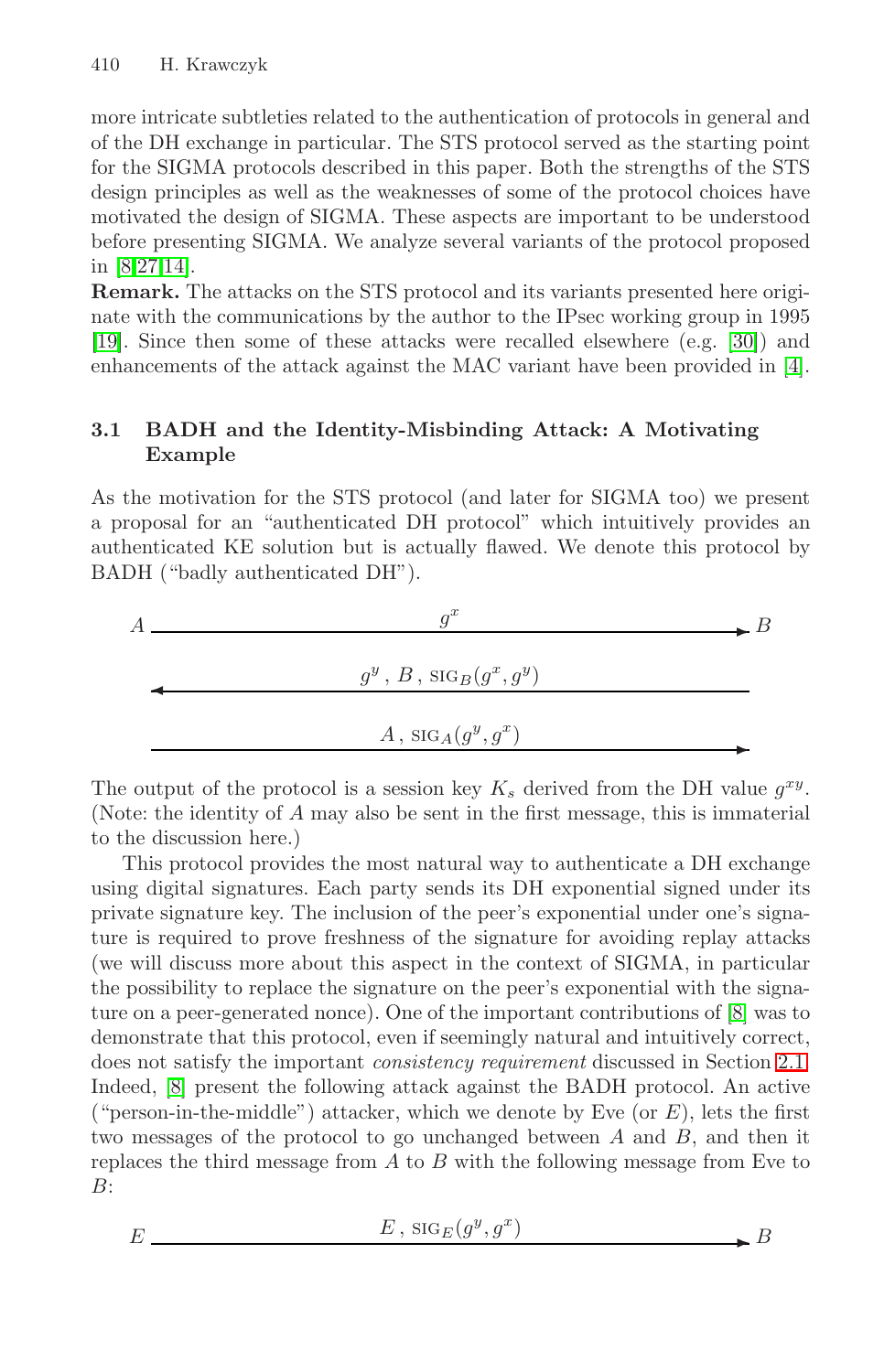The result of the protocol is that A records the exchange of the session key  $K_s$ with  $B$ , while  $B$  records the exchange of the *same* key  $K_s$  with Eve. In this case, any subsequent application message arriving to  $B$  and authenticated under the key  $K_s$  will be interpreted by  $B$  as coming from Eve (since from the point of view of B the key  $K_s$  represents Eve not A). Note that this attack does not result in a breach of secrecy of the key (since the attacker does not learn, nor influence, the key in any way) but it does result in a severe breach of authenticity since the two parties to the exchange will use the same key with different understandings of who the peer to the exchange is, thus breaking the consistency requirement. To illustrate the possible adverse effects of this attack we use the following example from  $[8]$ : imagine B being a bank and A a customer sending to B a monetary element, such as an electronic check or digital cash, encrypted and authenticated under  $K_s$ . From the point of view of B this is interpreted as coming from Eve (which we assume to also be a customer of  $B$ ) and thus the money is considered to belong to Eve rather than to A (hopefully for Eve the money will go to her account!).

The essence of the attack is that Eve succeeds in convincing the peers to the DH exchange (those that chose the DH exponentials) that the exchange ended successfully yet the derived key is bound by each of the parties to a different peer. Thus the protocol fails to provide an authenticated binding between the key and the honest identities that generated the key. We will refer to this attack against the consistency requirement of KE protocols as an identity misbinding attack (or just "misbinding attack" for short).<sup>2</sup>

#### **3.2 The Basic STS Protocol**

Having discovered the misbinding attack on the "natural" authenticated DH protocol BADH, Diffie et al. [\[8\]](#page-24-0) designed the STS protocol intended to solve this problem. The basic STS protocol is:



where the notation  $\{\cdots\}_K$  denotes encryption of the information between the brackets under a symmetric encryption function using key K. In the STS protocol the key used for encryption is the same as the one output as the session key produced by the exchange<sup>3</sup>.

 $^2$  This type of attack appears in the context of other authentication and KE protocols. It is sometimes referred to as the "unknown key share attack" [\[4,](#page-23-0)[15\]](#page-24-0).

<sup>3</sup> This is a weakness of the protocol since the use of the session key in the protocol leaks information on the key (e.g., the key is not anymore indistinguishable from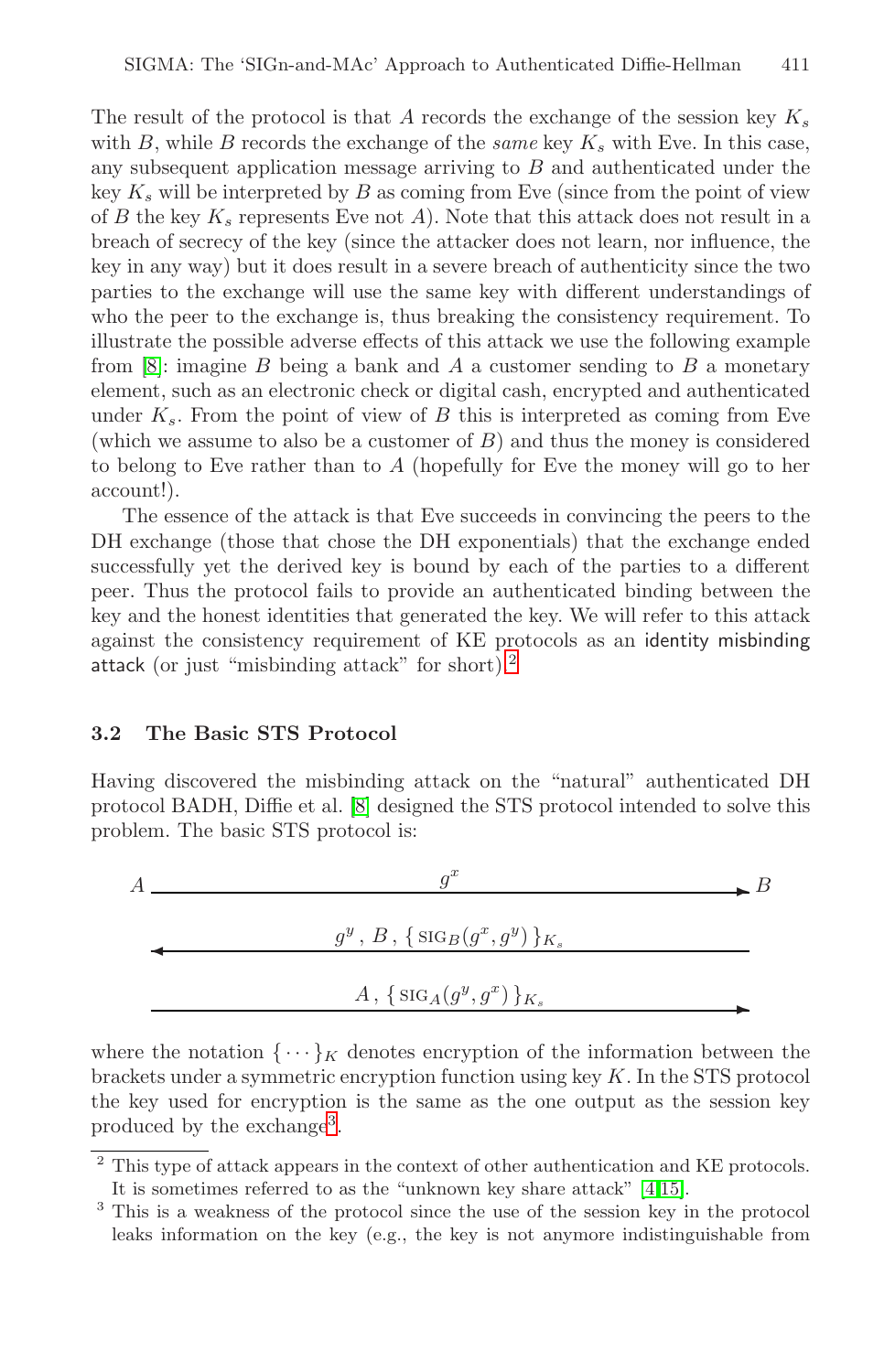Is this protocol secure? In particular, is the introduction of the encryption of the signatures sufficient to thwart the identity misbinding attack? This at least has been the intention of STS. The idea was that by using encryption under the DH key the parties to the exchange "prove" knowledge of this key something which the attacker cannot do. Yet, no proof of security of the STS protocol exists (see more on this below). Even more significantly we show here that the misbinding attack applies to this protocol in any scenario where parties can register public keys without proving knowledge of the corresponding signature key. (We note that while such "proof of possession" is required by some CAs for issuing a certificate, this is not a universal requirement for public key certificates; in particular it is not satisfied in many "out-of-band distribution" scenarios, webs of trust, etc.) In this case Eve can register  $A$ 's public key as its own and then simply replace A's identity (or certificate) in the third message of STS with her own. B verifies the incoming message and accepts it as coming from Eve. Thus, in this case the STS protocol fails to defend against the misbinding attack. Thus, for the STS to be secure one must assume that a secure external mechanism for proof of possession of signature keys is enforced. As we will see both the ISO protocol discussed in Section [4](#page-15-0) and the SIGMA protocols presented here do not require such a mechanism. Moreover, even under the assumption of external "proof of possession" the above STS protocol has not been proven secure.

**Note.** In [\[31\]](#page-25-0) an analysis of the STS protocol based on an extension of BAN logic [\[5\]](#page-24-0) is presented. However, the modeling of the encryption function in that analysis is as a MAC function. Therefore this analysis holds for the MAC variant of STS presented in the next subsection. However, as we will see, for considering that protocol secure one needs to assume that the CA verifies that the registrant of a public key holds the corresponding private key (proof of possession) and, moreover, that "on-line registration" attacks as discussed below are not possible.

What is the reason for this protocol failure? The main reason is to assume that the combination of proof of possession of the session key together with the signature on the DH exponentials provide a sufficient binding between the identities of the (honest) peers participating in the exchange and the resultant key. However, as the above attack shows this is not true in general. Can this shortcoming be corrected? One first observation is that encryption is not the right cryptographic function to use for proving knowledge of a key. Being able to encrypt a certain quantity under a secret key is no proof of the knowledge of that key. Such a "proof of key possession" is not guaranteed by common modes of encryption such as CBC and is explicitly violated by any mode using XOR of a (pseudo) random pad with the plaintext (such as counter or feedback

random). In addition, this can lead to the use of the same key with two different algorithms (one inside the KE protocol, and another when using the exchanged session key in the application that triggered the key exchange), thus violating the basic cryptographic principle of key separation (see, e.g., [\[20\]](#page-24-0)). These weaknesses are easily solved by deriving different, and computationally independent, keys from the DH value  $g^{xy}$ , one used internally in the protocol for encryption and the other as the session key output by the protocol.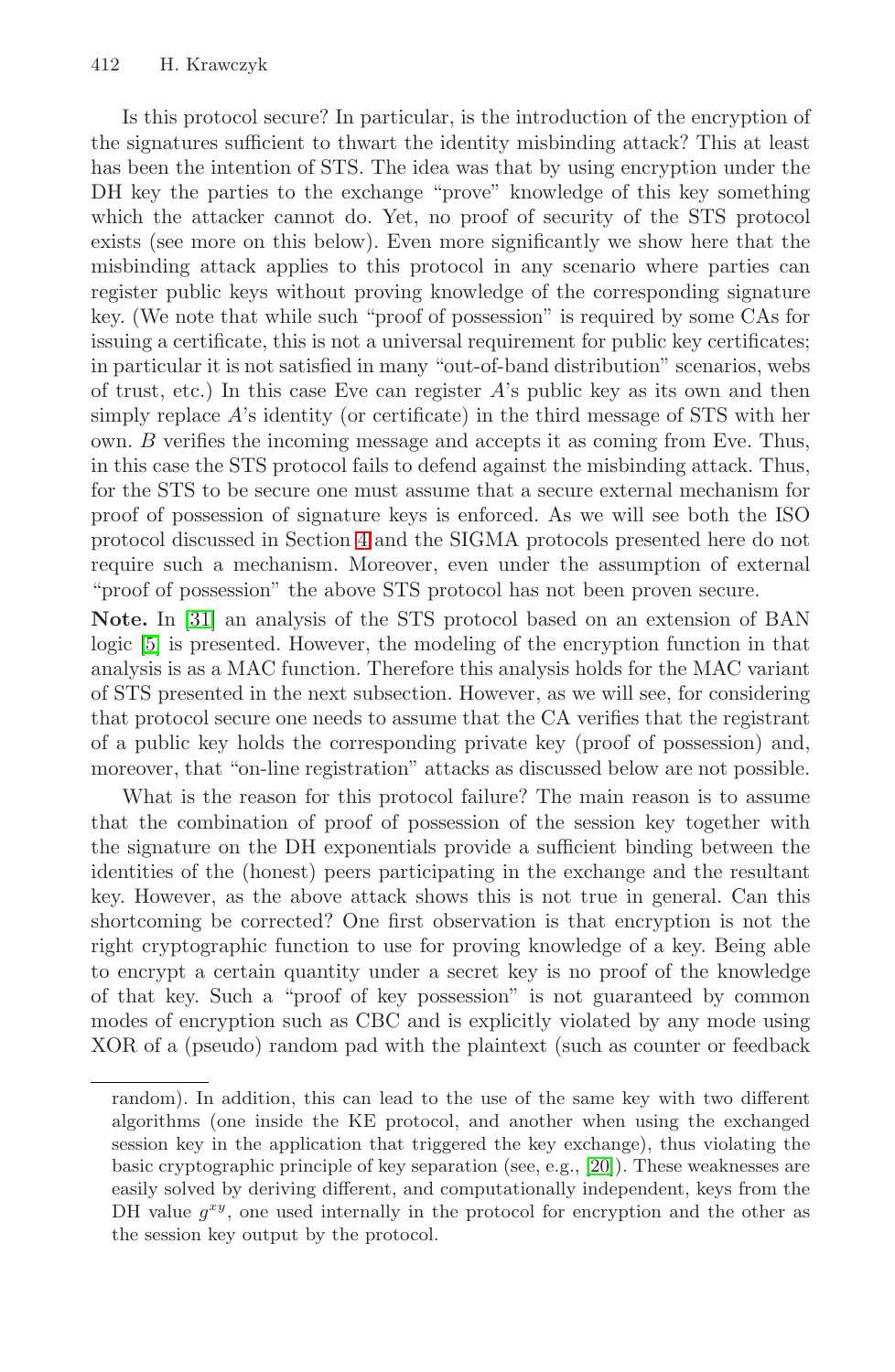<span id="page-13-0"></span>modes, stream ciphers, etc.). To further illustrate this point consider a seemingly stronger variant of the protocol in which not only the signature is encrypted but also the identity (or full certificate) of the signer is encrypted too. In this case the above attack against STS is still viable if the encryption is of the XOR type discussed above. In this case, when A sends the message  $\{A, \text{SIG}_A(g^y, g^x)\}_{K_s}$ , Eve replaces A's identity (or certificate) by just XORing the value  $A \oplus E$  in the identity location in the ciphertext. When decrypted by  $B$  this identity is read as  $E$ 's and the signature verified also as  $E$ 's. Thus we see that even identity encryption does not necessarily prevent the attack. As we will see in the next section replacing the encryption with a MAC function, which is better suited to prove possession of a key, is still insufficient to make the protocol secure.

#### **3.3 Two STS Variants: MACed-Signature and Photuris**

In [\[8\]](#page-24-0) a variant of the basic STS protocol is suggested in which the encryption function in the protocol is replaced with a message authentication (MAC) function. Namely, in this STS variant each party in the protocol applies its signature on the DH exponentials plus it concatenates to it a MAC on the signature using the key  $K_s$ . For example, the last message from A to B in this protocol consists of the triple  $(A, b, c)$  where  $b = \text{SIG}_A(g^y, g^x)$  and  $c = \text{MAC}_{K_s}(b)$ . In [\[8\]](#page-24-0) this variant is not motivated as a security enhancement but as an alternative for situations –such as export control restrictions– in which the use of a strong encryption function is not viable. However, considering that a MAC function is more appropriate for "proving knowledge of a key" than an encryption function (as exemplified above) then one could expect that this variant would provide for a more secure protocol. This is actually incorrect too. The above attack on basic STS (where Eve records the public key of A under her name) can be carried exactly in the same way also in this MAC-based variant of the protocol. Same for the case where on top of the signature and identities (or even on top of the MAC) one applies an encryption function of the XOR type.

Moreover, if (as it is common in many application)  $A$  and  $B$  communicate their public key to each other as part of the KE protocol (i.e., the identities  $A$ and B sent in the protocol are their public-key certificates), then this MAC-ed signature variant is not secure even if the system does ensure that the registrant of a public key knows the corresponding private key! This has been shown by Blake-Wilson and Menezes [\[4\]](#page-23-0) who present an ingenious *on-line registration attack* against the protocol. In this form of attack, the attacker Eve intercepts the last message from  $A$  to  $B$  and then registers a public key (for which she knows the private key) that satisfies  $\text{sig}_E(g^y, g^x) = \text{sig}_A(g^y, g^x)$ . Eve then replaces the certificate of A with her own in the intercepted message and forwards it to B (leaving the signature and mac strings unchanged from A's original message). Clearly, B will accept this as a valid message from Eve since both signature and mac will pass verification. In other words, Eve successfully mounted an identity-misbinding attack against the MACed-signature protocol. In [\[4\]](#page-23-0) it is shown that this on-line registration attack can be performed against natural signature schemes. In particular, it is feasible against RSA signatures provided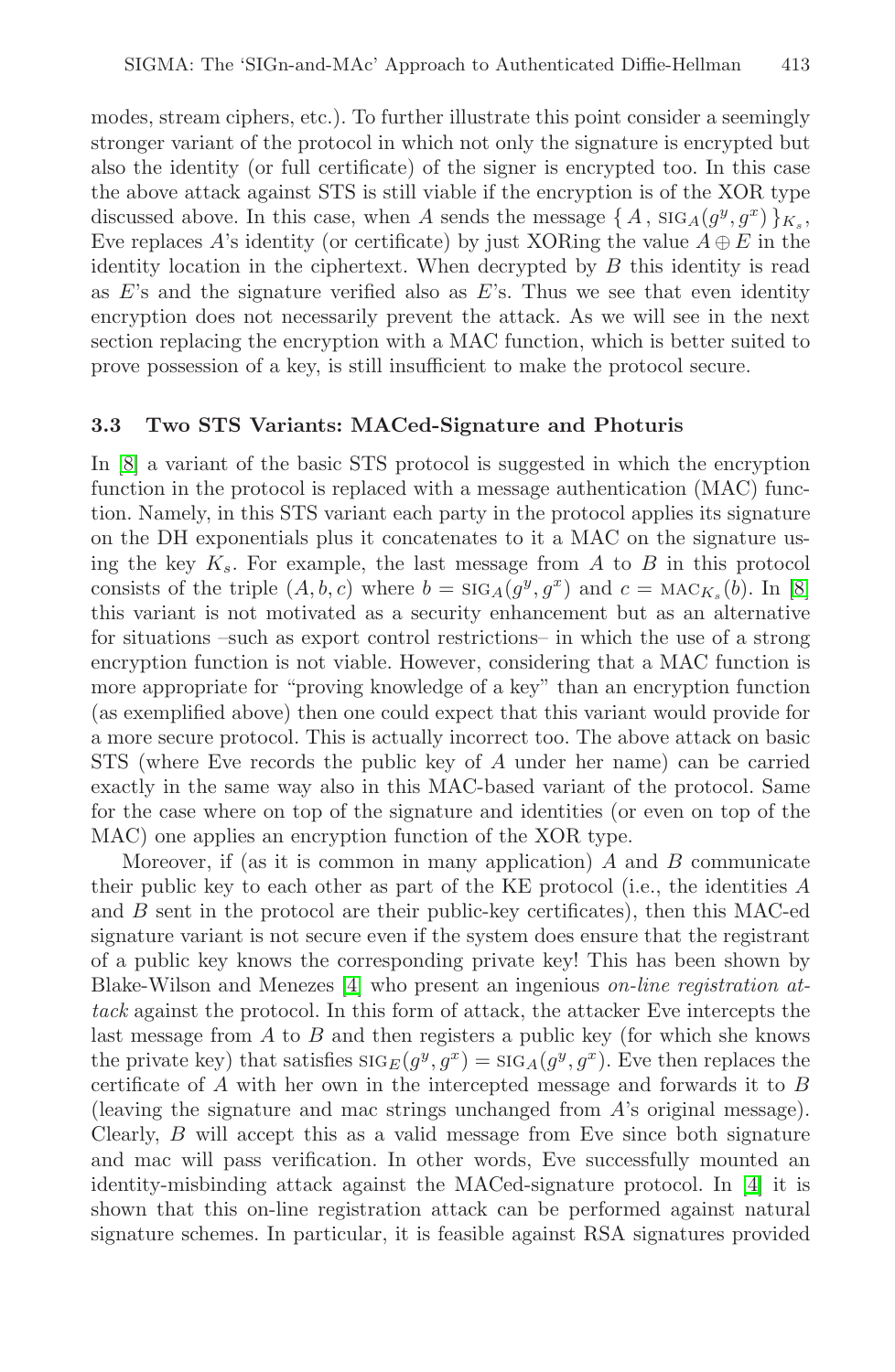that the registrant of the public key can choose her own public RSA exponent.<sup>4</sup> While the full practicality of such an attack is debatable, it certainly suffices to show that one cannot prove this protocol to be secure on the basis of generic cryptographic functions, even under the assumption that the CA verifies possession of the private signature key. As a final note on this attack, we point out that this attack is possible even if the protocol is modified in such a way that each peer includes its own identity under the signature (something that can be done to avoid the need for "proof of possession" in the public-key registration stage).

From the above examples we learn that the failure to the misbinding attack is more essentially related to the *insufficiency* of binding the DH key with the signatures. Such a binding (e.g., via a MAC) provides a proof that *someone* knows the session key, but does not prove *who* this *someone* is. As we will see later, the essential binding here needs to be done between the signature and the recipient's identity (the ISO protocol) or between the DH key and the sender's identity (the SIGMA protocol).

We finish this section by showing the insecurity of another variant of the STS protocol described in [\[27\]](#page-25-0) and used as the core cryptographic protocol in Photuris [\[14\]](#page-24-0) (an early proposal for a KE protocol for IPsec). As the previous variants, this one is also illustrative of the subtleties of designing a good KE protocol. This variant dispenses of the use of encryption or mac; instead it attempts at binding the DH key to the signatures by including the DH key  $g^{xy}$  under the signature:



An obvious, immediate, complaint about this protocol is that the DH key  $g^{xy}$  is included under the signature, and therefore any signature that leaks information on the signed data (for example, any signature scheme that provides "message recovery") will leak information on  $q^{xy}$ . This problem is relatively easy to fix: derive two values from  $g^{xy}$  using a one-way pseudorandom transformation; use one value to place under the signature, and the other as the generated session key. A more subtle weakness of the protocol is that it allows, even with the above enhancement, for an an identity misbinding attack whenever the signature scheme allows for message recovery (e.g. RSA). In this case the attacker, Eve, proceeds as follows: it lets the protocol proceed normally between A and B for the first two messages, then it intercepts the last message from  $A$  to  $B$  and replaces it with the message

<sup>&</sup>lt;sup>4</sup> In this case, Eve uses an RSA public modulus equal to the product of two primes p and q for which computing discrete logarithms is easy (e.g., all factors of  $p-1$ and  $q-1$  are small), and calculates the private exponent d for which  $(hash(g^y, g^x))$ <sup>d</sup> equals the signature sent by A.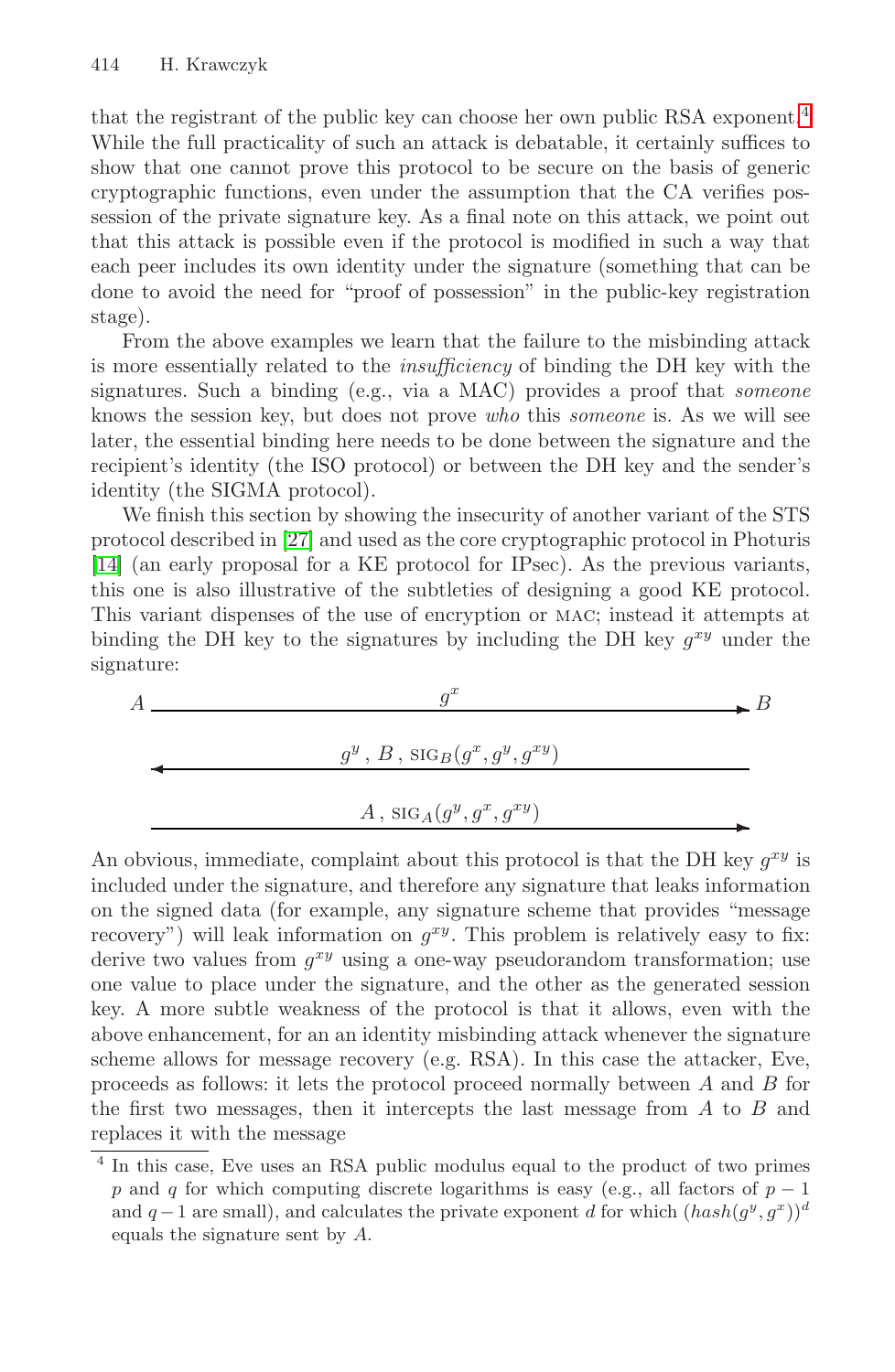<span id="page-15-0"></span>
$$
E \xrightarrow{E, \, \text{SIG}_E(g^y, g^x, g^{xy})} B
$$

But how can E sign the key  $g^{xy}$  (or a value derived from it) if it does not know  $g^{xy}$ ? For concreteness assume that  $\text{sig}_A(M) = RSA_A(hash(M))$ , for some hash (and encoding) function hash. Since Eve knows  $A$ 's public key it can invert A's signature to retrieve  $hash(g^y, g^x, g^{xy})$  and then apply its own signature  $RSA_E(hash(g^y, g^x, g^{xy}))$  as required to carry the above attack! (Note that this attack does not depend on any of the details of the public-key registration process; the attacker uses its legitimately generated and registered public key.)

Photuris included the above protocol as an "authentication only" solution, namely, one in which identities are not encrypted. It also offered optional identity protection by applying encryption on top of the above protocol. In the later case the above simple misbinding attack does not work. Yet, even in this case no proof of security for such a protocol is known. The above protocol (without encryption) is also suggested as an STS variant in [\[27\]](#page-25-0) where it is proposed to explicitly hash the value  $g^{xy}$  before including it under the signature.

**Remark:** In this STS variant [\[27\]](#page-25-0) the value  $g^{xy}$  under the signature is replaced with  $h(g^{xy})$  where h is a hash function. This explicit hashing of  $g^{xy}$  seems to be intended to protect the value  $g^{xy}$  in case that the signature in use reveals its input. While this is not sufficient to defend against our identity misbinding attack, it is interesting to check whether revealing the value  $h(g^{xy})$  may be of any use to an eavesdropper (note that in this case the attacker has the significantly simpler task of monitoring the protocol's messages rather than actively interfering with the protocol as required to carry the misbinding attack). Certainly, learning  $h(q^{xy})$  is sufficient for distinguishing the key  $q^{xy}$  from random (even if the hash function acts as an ideal "random oracle"). But can the attacker obtain more than that? To illustrate the subtle ways in which security deficiencies may be exploited, consider the following practical scenario in which the function  $h$ is implemented by SHA-1 and the key derivation algorithm defines the session key to be  $K_s = \text{HMAC-SHA1}_{q^{xy}}(v)$ , where v is a non-secret value. The reader can verify (using the definition of HMAC in [\[21\]](#page-24-0)) that in this case the attacker does not need to find  $g^{xy}$  for deriving the session key  $K_s$ , but it suffices for her to simply know SHA-1( $g^{xy}$ ). Therefore if this later value is revealed by the signature then the security of the protocol is totally lost. Not only this example shows the care required in designing these protocols, but it also points to the the potential weaknesses arising from protocols whose security cannot be claimed in a generic (i.e. algorithm-independent) way.

### **4 The ISO Protocol**

Here we recall the ISO KE protocol [\[12\]](#page-24-0) which similarly to STS uses digital signatures to authenticate a DH exchange<sup>5</sup>. However, the ISO protocol resolves the problem of key-identity binding demonstrated by the misbinding attack on

<sup>5</sup> Strictly speaking, the protocol presented here is a simplification of the protocol in [\[12\]](#page-24-0). The latter includes two elements that are redundant and do not contribute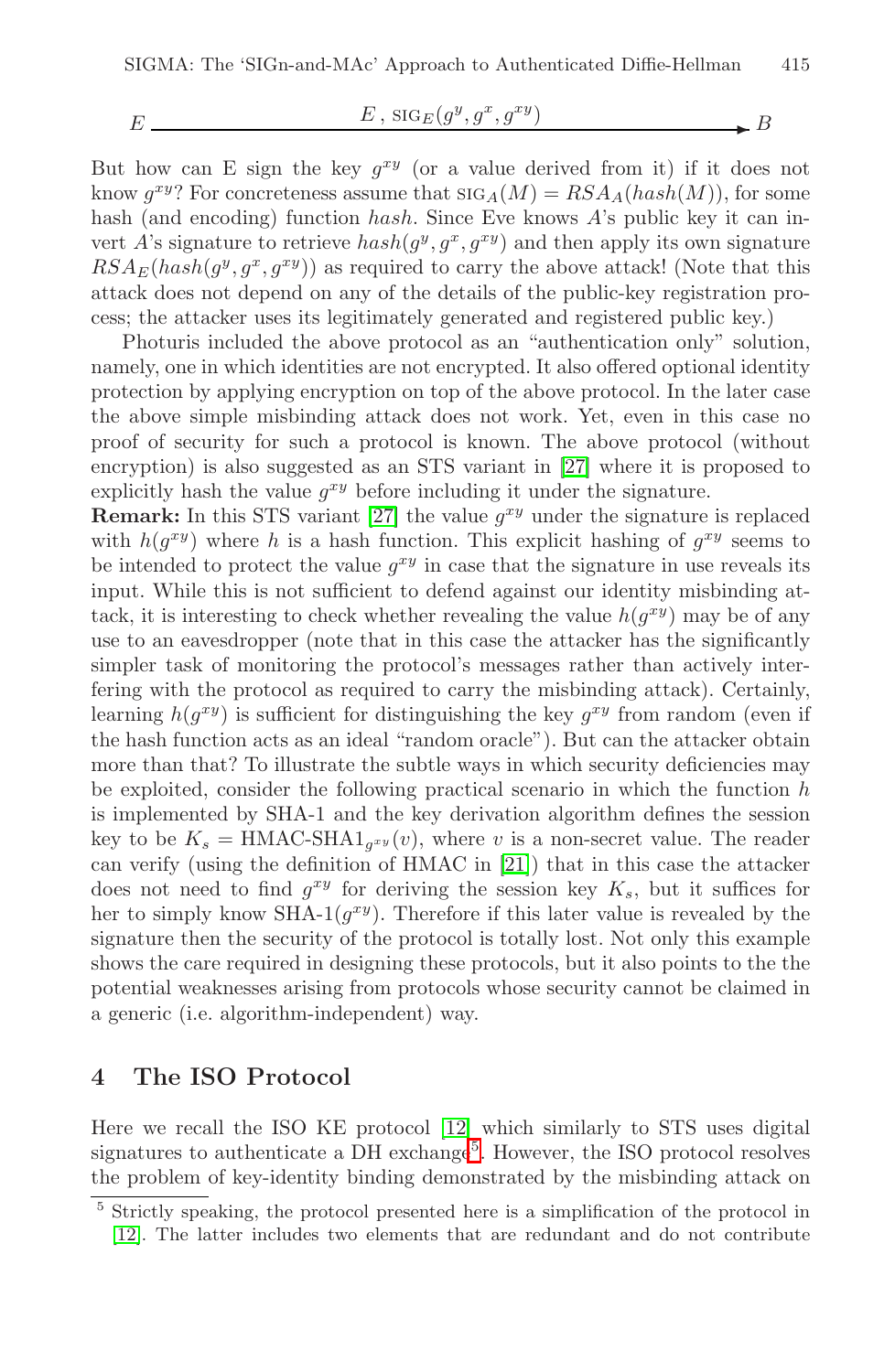the BADH protocol (see Section [3.1\)](#page-10-0) differently. The protocol simply adds the identity of the *intended recipient* of the signature to the signed information. Specifically, the protocol is:



It is not hard to see that the *specific* identity misbinding attack as described in Section [3.1](#page-10-0) is avoided by the inclusion of the identities under the signatures. Yet having seen the many subtleties and protocol weaknesses related to the STS protocols in the previous section it is clear that resolving one specific attack is no guarantee of security. Yet the confidence in this protocol can be based on the analytical work of [\[6\]](#page-24-0) where it is shown that this is a secure KE protocol (under the security model of that work). It is shown there that any feasible attack in that model against the security of the ISO protocol can be transformed into an efficient cryptanalytical procedure against the DH transform or against the digital signature function scheme in use.

The ISO protocol is simple and elegant. It uses a minimal number of messages and of cryptographic primitives. It allows for delaying computation of the DH key  $g^{xy}$  to the end of the interaction (since the key is not used inside the protocol itself) thus reducing the effect of computation on protocol latency. The protocol is also minimal in the sense that the removal of any of its elements would render the protocol insecure. In particular, as demonstrated by the BADH protocol, the inclusion of the recipient's identity under the signature is crucial for security. It is also interesting to observe that replacing the recipient's identity under the signature with the signer's identity results in an insecure protocol, open to the identity-misbinding attack exactly as in the case of BADH.

Therefore, it seems that we have no reason to look for other DH protocols authenticated with digital signatures. This is indeed true as long as "identity protection" is not a feature to be supported by the protocol. As explained below, in spite of all its other nice properties the ISO protocol does *not* satisfactorily accommodate the settings in which the identities of the participants in the protocol are to be concealed from attackers in the network (especially if such a protection is sought against active attacks).

The limitation of the ISO protocol in providing identity protection comes from the fact that in this protocol each party needs to know the identity of the peer before it can produce its own signature. This means that no party to the

significantly to the security of the protocol and are therefore omitted here. These elements are the inclusion of the signer's identity under the signature and an additional mac value. In contrast to SIGMA, where the additional MAC is essential for security, the MAC in [\[12\]](#page-24-0) serves only for explicit key confirmation (which adds little to the implicit key confirmation provided in the simplified variant discussed here).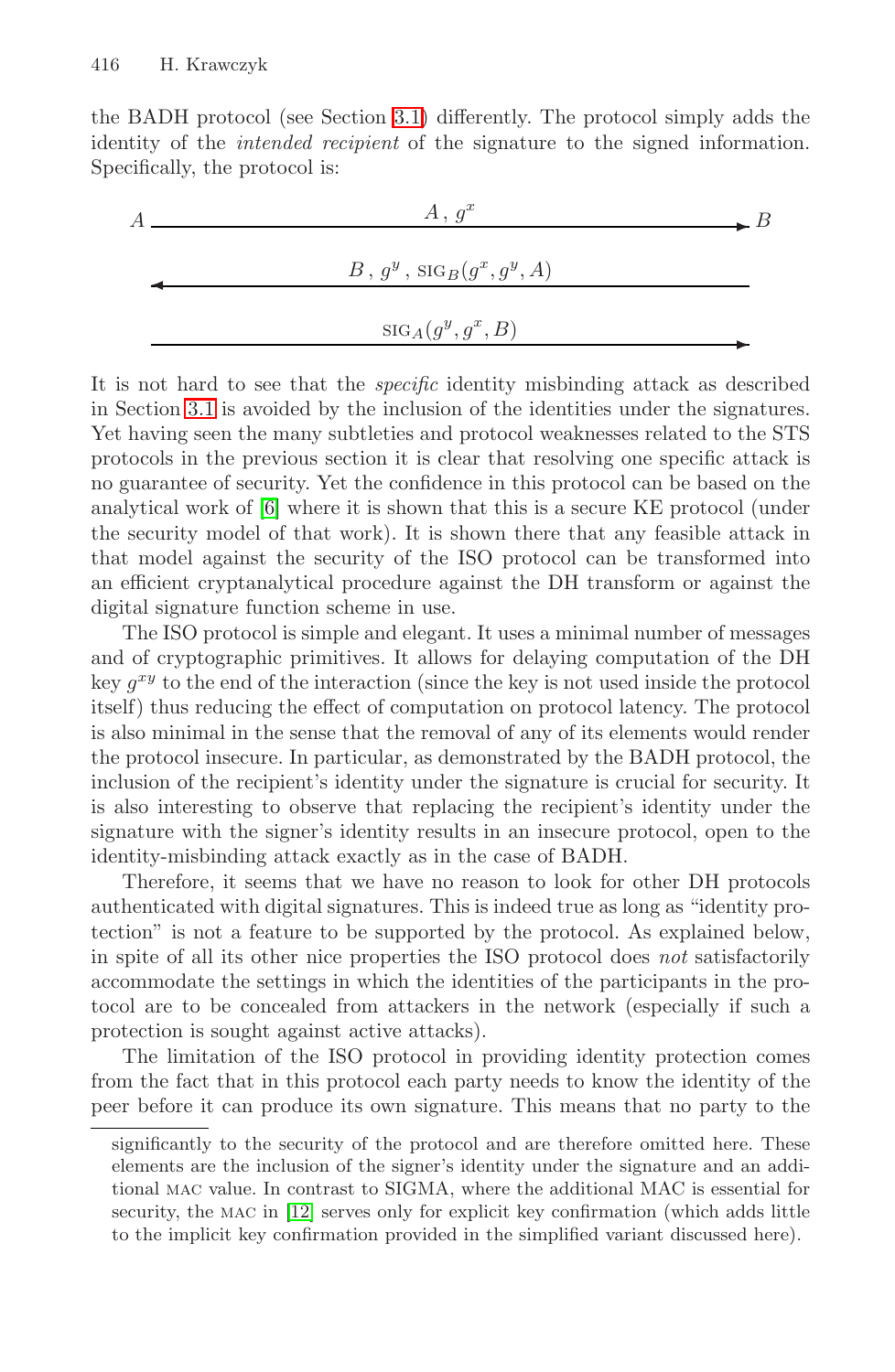protocol (neither  $A$  or  $B$ ) can authenticate the other party before it reveals its own name to that party. This leaves *both* identities open to active attacks. If the only protection sought in the protocol is against passive eavesdroppers then the protocol can be built as a 4-message protocol as follows:

| Α | $a^x$                                          |  |
|---|------------------------------------------------|--|
|   | $g^y, \{B\}_{K_e}$                             |  |
|   | ${A, \operatorname{SIG}_A(g^y, g^x, B)}_{K_e}$ |  |
|   | $\{\operatorname{sig}_B(g^x, g^y, A)\}_{K_e}$  |  |

where  $K_e$  is an encryption key derived from the DH key  $g^{xy}$ . We note that with this addition of encryption the ISO protocol looses several of its good properties (in particular, the minimality discussed above and the ability to delay the computation of  $g^{xy}$  to the end of the protocol) while it only provides partial protection of identities since both identities are trivially susceptible to active attacks.

Another privacy (or lack of privacy) issue related to the ISO protocol which is worth noting is that by signing the peer's identity each party to the protocol leaves in the hands of the peer a signed (undeniable) trace that the communication took place (see the discussion at the end of Section [2.2\)](#page-6-0).

The SIGMA protocol presented in the next section provides better, and more flexible, support for identity protection with same or less communication and computational cost, and with an equivalent proof of security.

**Remark (***an identity-protection variant of the ISO protocol***):** We end this section by suggesting an adaptation of the ISO protocol to settings requiring identity protection (of one of the peers) to active attacks. We only sketch the idea behind this protocol. The idea is to run the regular ISO protocol but instead of A sending its real identity in the first message it sends an "alias" computed as  $A = hash(A, r)$  for a random r. Then B proceeds as in the basic protocol but includes the value  $\tilde{A}$  under its signature instead of  $A$ 's identity; it also uses the key  $g^{xy}$  to encrypt its own identity and signature. In the third message A reveals its real identity 'A' and the value r used to compute A. It also sends its signature (with B's identity signed as in the regular ISO protocol). This whole message is privacy-protected with encryption under  $K_e$ . The above protocol can be shown to be secure under certain assumptions on the hash function hash. Specifically, this function needs to satisfy some "commitment" properties similar to those presented in [\[22\]](#page-24-0).

We omit further discussion of this protocol and proceed to present the SIGMA protocol that provides a satisfactory and flexible solution to the KE problem suitable also for settings with identity protection requirements, and with less requirements on the underlying cryptographic primitives than the above "alias-based" ISO variant.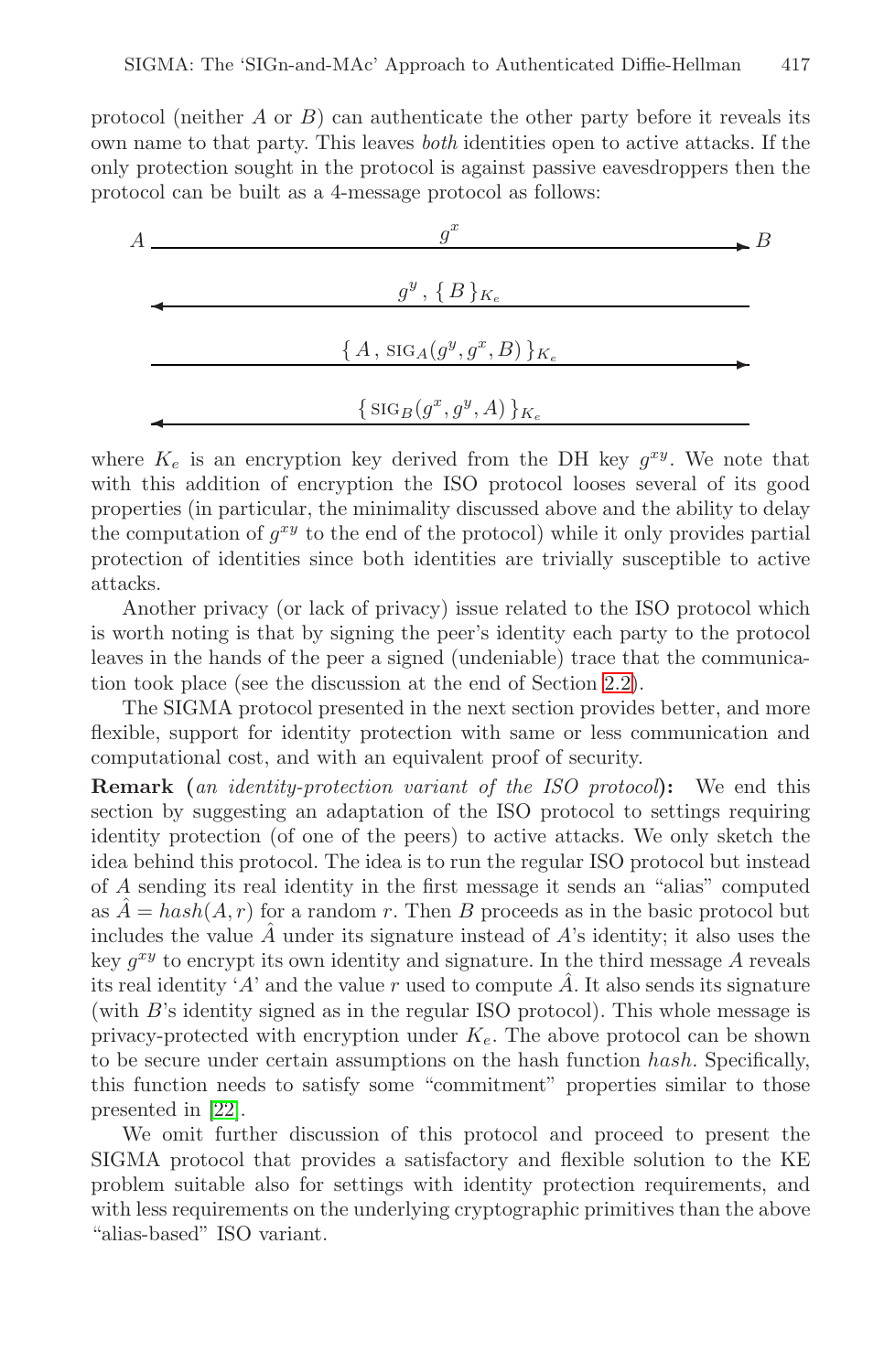# <span id="page-18-0"></span>**5 The SIGMA Protocols**

The weaknesses of the STS variants (which provide identity protection but not full security in general) and the unsuitability of the ISO protocol for settings where identity protection is a requirement motivated our search for a solution that would provide solid security for settings where identity protection is or is not a requirement. The result is the SIGMA protocols that we present here and whose design we explain based on the design lessons learned through the examples in previous sections (and many other in the literature). SIGMA takes from STS the property that each party can authenticate to the other without needing to know the peer's identity (recall that the lack of this property in the ISO protocol makes that protocol inappropriate to support identity protection). And it takes from ISO the careful binding between identities and keys, but it implements this binding in a very different way. More specifically, SIGMA decouples the authentication of the DH exponentials from the binding of key and identities. The former authentication task is performed using digital signatures while the latter is done by computing a MAC function keyed via  $q^{xy}$  (or more precisely, via a key derived from  $g^{xy}$ ) and applied to the sender's identity. This "SIGn-and-MAc" approach is the essential technique behind the design of these protocols and the reason for the SIGMA acronym.

As pointed out in Section [2.3,](#page-8-0) we focus on the cryptographic core of the protocol leaving important system and implementation details out of the discussion. In particular, as we will also note below, in the following presentation we overcharge the DH exponentials with the added functionality of session id's and freshness nonces. (A "full fledge" SIGMA instantiation with a more careful treatment of these elements is presented in [\[24\]](#page-24-0).)

#### **5.1 The Basic SIGMA Protocol**

The most basic form of SIGMA (without identity protection) is the following:



The output of the protocol is a session key  $K_s$  derived from the DH value  $g^{xy}$ while the key  $K_m$  used as a MAC key in the protocol is also derived from this DH value. It is essential for the protocol security that the keys  $K_m$  and  $K_s$  be "computationally independent" (namely no information on  $K_s$  can be learned from  $K_m$  and vice-versa).<sup>6</sup> Note that this basic protocol does not provide identity protection. This will be added on top of the above protocol using encryption

<sup>&</sup>lt;sup>6</sup> We discuss specific ways to derive these values from  $g^{xy}$  using pseudorandom functions in the full version of this paper [\[24\]](#page-24-0).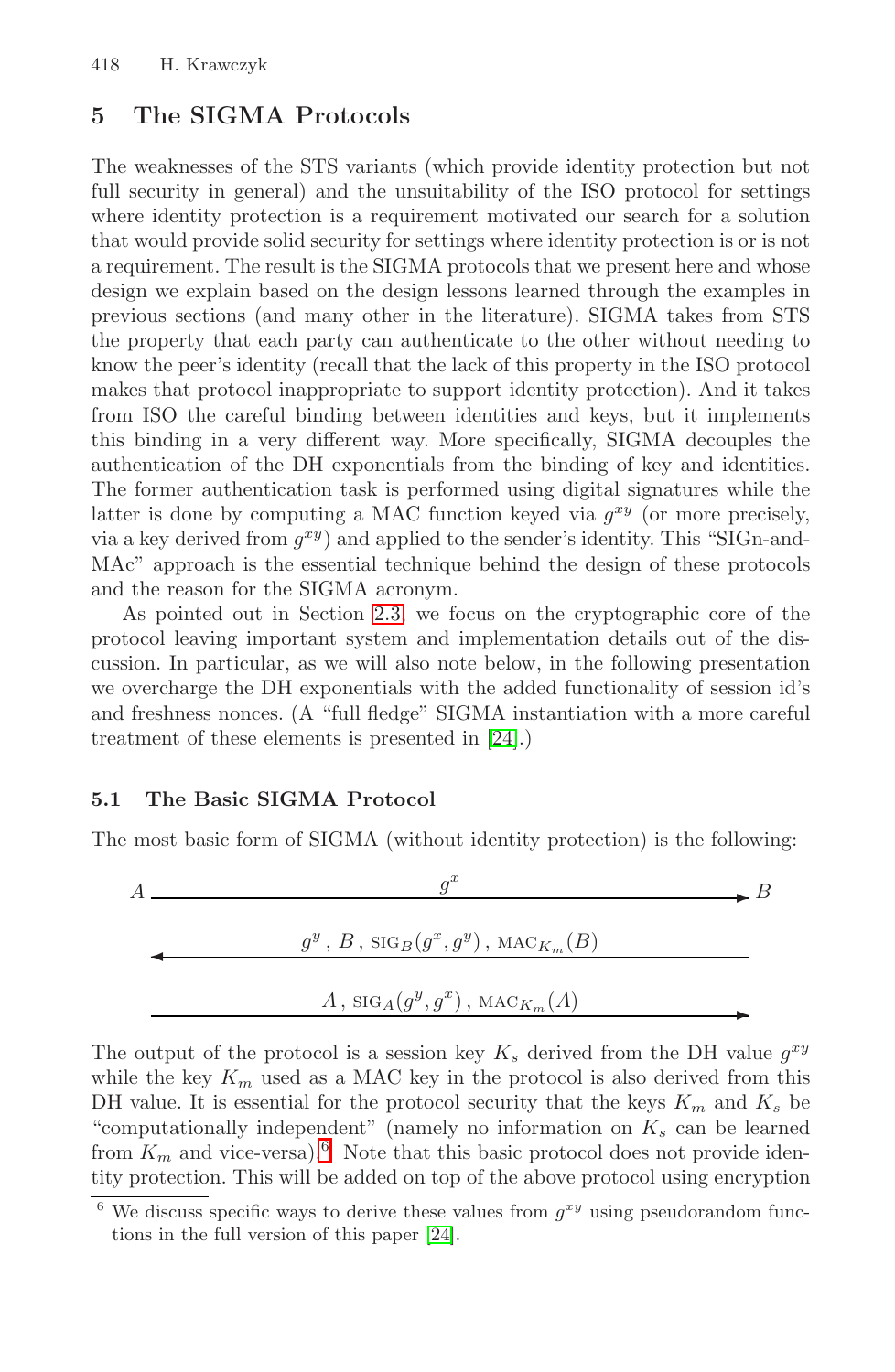(see following sections). The important point is that SIGMA's security is built in a modular way such that its core cryptographic security is guaranteed independently of the encryption of identities. Thus the same design serves for scenarios requiring identity protection but also for the many cases where such protection is not an issue (or is offered only as an option). We note that the identities A and B transmitted in messages 2 and 3 may be full public-key certificates; in this case the identities included under the mac may be the certificates themselves or identities bound to these certificates.

The first basic element in the logic of the protocol is that the DH exponential chosen by each party is protected from modification (or choice) by the attacker via the signature that the party applies to its own exponential. We note that the inclusion of the peer's exponential under the signature is not mandatory and can be replaced with a nonce freshly chosen and communicated by the peer. Yet, either the peer's exponential (if chosen fresh and anew in each session) or a fresh nonce must be included under the signature; otherwise the following *replay attack* is possible. It would suffice for the attacker to learn the exponent x of a single ephemeral exponential  $g^x$  used by a party A in one session for the attacker to be able to impersonate A on a KE with any other party (simply by replaying the values  $g^x$  and  $\text{sig}_A(g^x)$ ). Thus, in this case A's impersonation by the attacker is possible even without learning A's long-term signature key. This violates the security principle (see Section [2.1\)](#page-4-0) by which the exposure of ephemeral secrets belonging to a specific session should not have adverse effects on the security of other sessions.

The second fundamental element in SIGMA's design is the MACing of the sender's identity under a key derived from the DH key. This can be seen as a "proof of possession" of the DH key but its actual functionality is to *bind* the session key to the identity of each of the protocol participants in a way to provide the "consistency" requirement of KE protocols. As discussed in Section [2.1,](#page-4-0) this is a fundamental requirement needed, in particular, to avoid attacks such as the identity misbinding attack from Section [3.1.](#page-10-0) Note that without this MACing the protocol "degenerates" into the BADH protocol from Section [3.1](#page-10-0) which is susceptible to this attack. Therefore we can see that all the elements in the protocol are mandatory (up to replacement of the peer's exponential under the signature with a fresh nonce).

We note that the above SIGMA protocol, as well as all the following variants, satisfy all the security guarantees discussed in Section [2.1.](#page-4-0) In particular, they provide "perfect forward secrecy (PFS)" due to the use of the Diffie-Hellman exchange. This assumes that DH exponentials are chosen anew and independently for each session, that the exponents x, y used in a DH exponentials  $g^x, g^y$ are erased as soon as the computation of the key  $g^{xy}$  is completed, and that these exponents are not derivable from any other quantity stored in the party's computer (in particular, if  $x$  is generated pseudorandomly then the value of past exponents  $x$  should not be derivable from the present state of the PRG). We note that SIGMA can allow for re-use of DH exponentials by the same party across different sessions. However, in this case the forward secrecy property is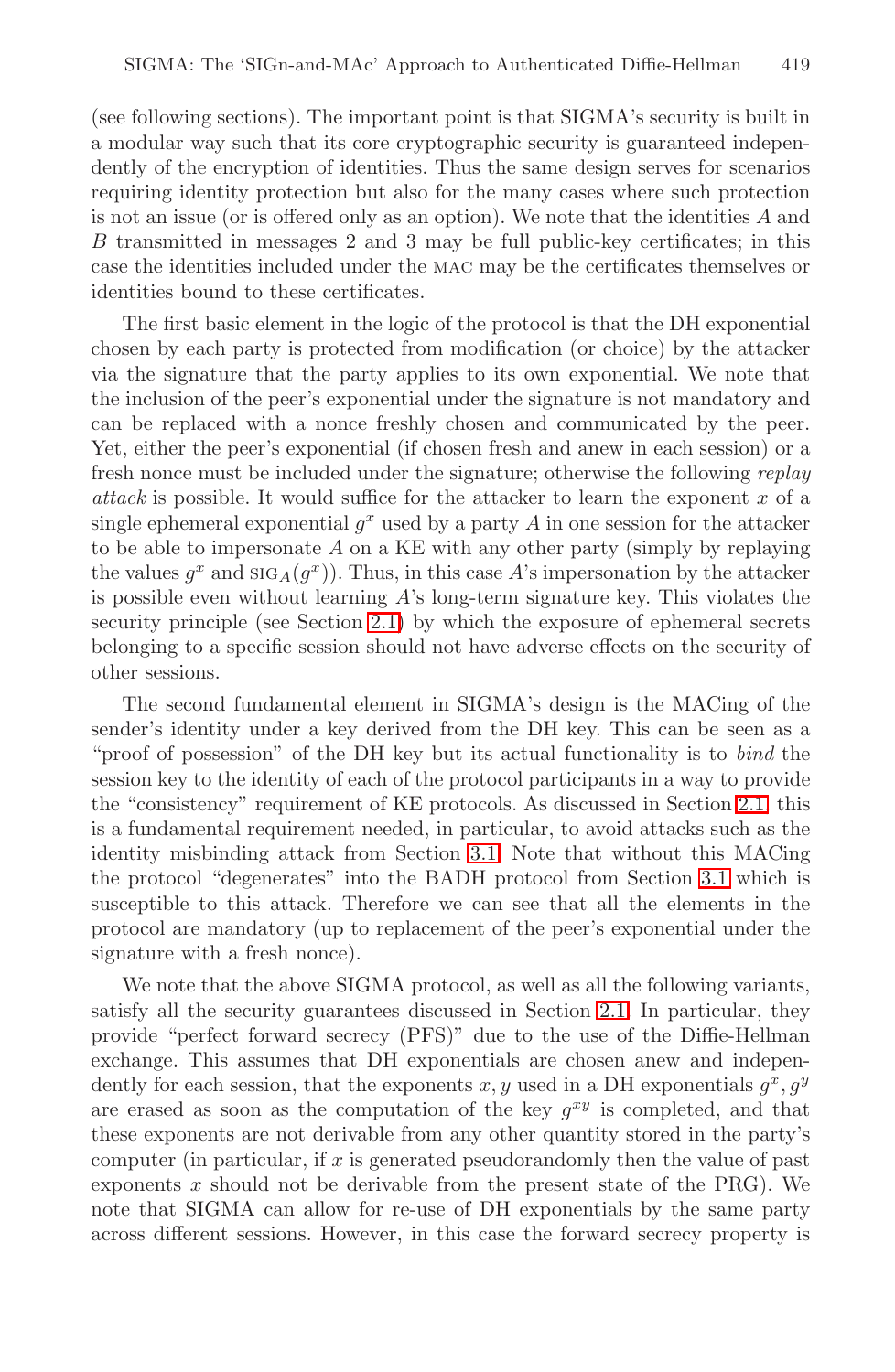<span id="page-20-0"></span>lost (or at least confined to hold only after all sessions using the exponent x are completed and the exponent  $x$  erased). In case of re-use of DH exponents one must derive the keys used by the session (e.g.  $K_m$ ,  $K_s$ ) in a way that depends on some session-specific non-repeating quantity (a nonce or session-id). Also, as discussed before, in this case such a fresh nonce needs to be included under the peer's signature. There are other, more theoretical, issues concerning the re-use of DH exponents that are not treated here.

As we have stressed before, this informal outline of the design rationale for SIGMA does not constitute a proof of security for the protocol. The formal analysis in which we can base our confidence in the protocol appears in the companion analysis paper [\[7\]](#page-24-0).

#### **5.2 Protecting Identities: SIGMA-I**

As said, SIGMA is designed to serve as a secure key-exchange protocol both in settings that do not require identity protection (in which case the above simple protocol suffices) or those where identity protection is a requirement. The main point behind SIGMA's design that allows for easy addition of identity protection is that the peer's identity is not needed for own authentication. In particular, one of the peers can delay communicating its own identity until it learns the peer's identity in an authenticated form. Specifically, to the basic SIGMA protocol we can add identity protection by simply encrypting identities and signatures using a key  $K_e$  derived from  $g^{xy}$  ( $K_e$  must be computationally independent from the authentication key  $K_m$  and the session key  $K_s$ ):



This protocol has the property that it protects the identity of the initiator from active attackers and the identity of the responder from passive attackers. Thus, the protocol is suitable for situations where concealing the identity of the initiator is considered of greater importance. A typical example is when the initiator is a mobile client connecting to a remote server. There may be little or no significance in concealing the server's identity but it may be of prime importance to conceal the identity of the mobile device or user. We stress that the encryption function (as applied in the third message) must be resistant to active attacks and therefore must combine some form of integrity. Combined secrecy-integrity transforms such as those from [\[13\]](#page-24-0) can be used, or a conventional mode of encryption (e.g. CBC) can be used with a MAC function computed on top of the ciphertext [\[3,](#page-23-0) [23\]](#page-24-0). Due to the stronger protection of the identity of the Initiator of the protocol we denote this variant by SIGMA-I.

We remark that while this protocol has the minimal number of messages that any KE protocol resistant to replay attacks (and not based on trusted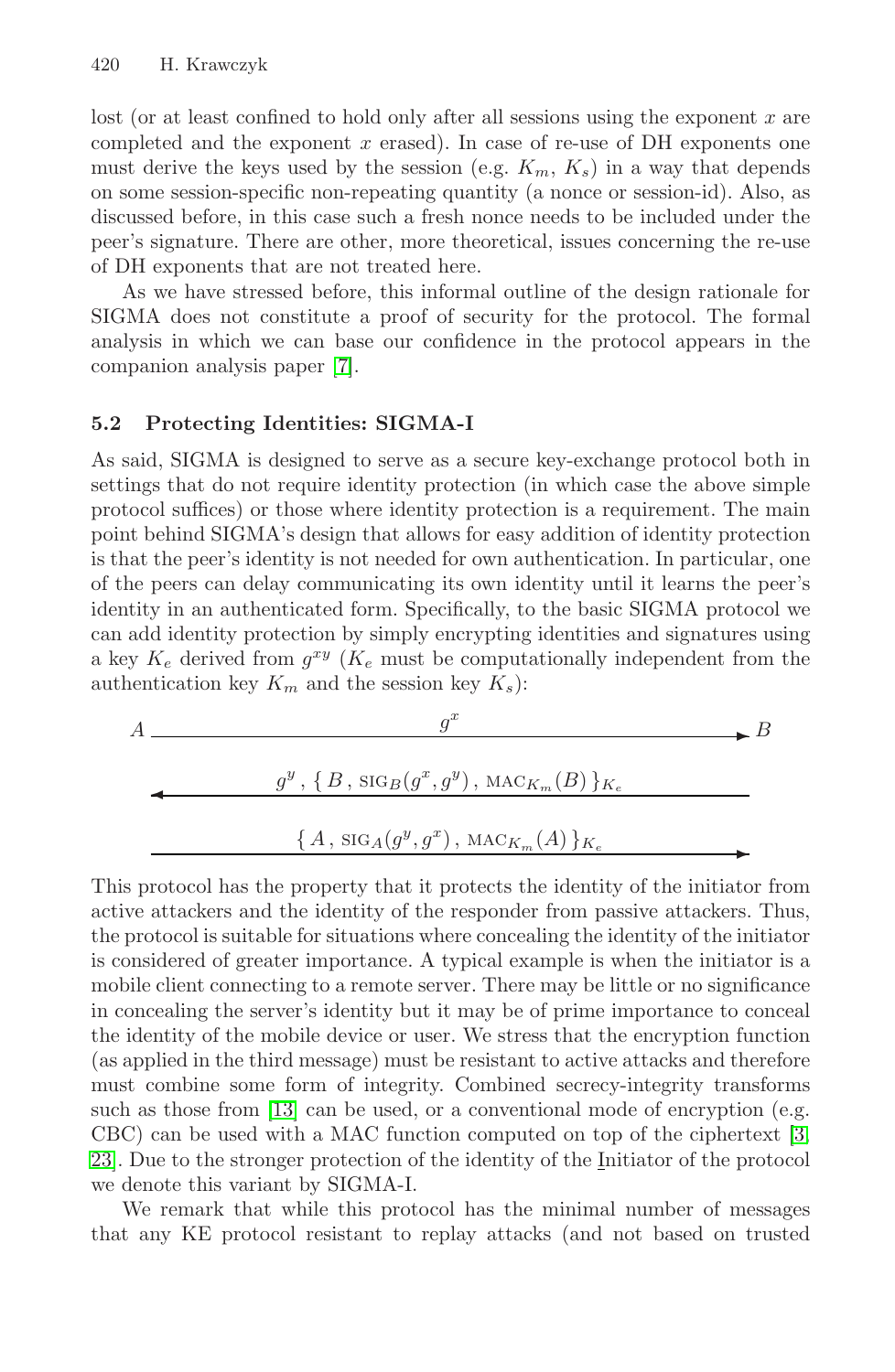timestamps) can use, it is sometimes desirable to organize the protocol in full round-trips with each pair of message containing a "request message" and a "response message". If so desired, the above protocol can add a fourth message from B to A with a simple ACK authenticated under the authentication key  $K_m$ . This ACK message serves to A as a proof that B already established the key and communications protected under the exchanged key  $K_s$  can start. It also provides the flexibility for A to either wait for the ACK or start using the session key as soon as it sent the third protocol message. (Depending on B's policy this traffic may be accepted by  $B$  if the channel – or "security association" in the language of IKE – was already established by  $B$ , or discarded if not, or queued until the key establishment is completed.) Finally, it is worth noting that this ACK-augmented protocol provides the *peer awareness* property discussed in Section [2.1.](#page-4-0) (This is in contrast to the other variants of SIGMA presented here which do not enjoy this property.)

#### **5.3 A Four Message Variant: SIGMA-R**

As seen, SIGMA-I protects the initiator's identity against active attacks and the responder's against passive attacks. Here we present SIGMA-R which provides defense to the responder's identity against active attacks and to the initiator's only against passive attacks. We start by presenting a simplified version of SIGMA-R without encryption:



The logic of the protocol is similar to that of the basic SIGMA. The difference is that B delays the sending of its identity and authentication information to the fourth message after it verified A's identity and authentication in message 3. This "similarity" in the logic of the protocol does not mean that its security is implied by that of the 3-message variants. Indeed, the protocol as described above is open to a *reflection attack* that is not possible against the 3-message variant. Due to the full symmetry of the protocol an attacker can simply replay each of the messages sent by  $A$  back to  $A$ . If  $A$  is willing to accept a key exchange with itself then <sup>A</sup> would successfully complete the protocol.<sup>7</sup> Therefore, to prevent this attack the protocol needs to ensure some "sense of direction" in the authenticated

The only damage of this attack seems to be that it forces  $A$  to use a key derived from the distribution  $g^{x^2}$  rather than  $g^{xy}$ . These distributions may be distinguishable depending on the DH groups.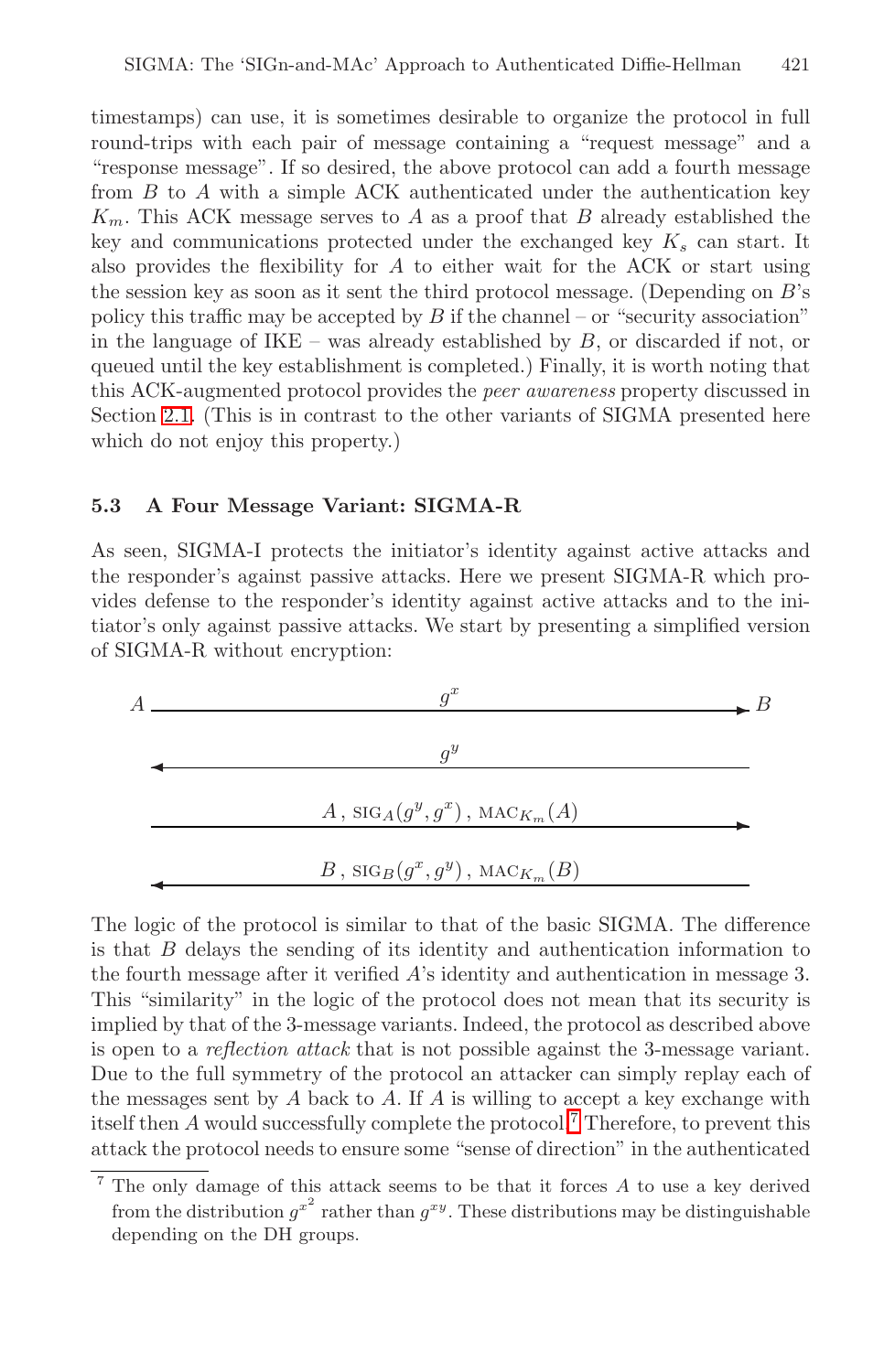<span id="page-22-0"></span>information. This can be done by explicitly adding different "tags" under the MAC for each of the parties (e.g., A would send  $MAC_{K_m}("0", A)$  while B would send  $MAC_{K_m}(``1", B))$ , or by using different MAC keys in each direction (i.e., instead of deriving a single key  $K_m$  from  $g^{xy}$  one would derive two keys,  $K_m$ and  $K'_m$ , where the former is used by A to compute its MAC and the latter by  $R$ ). Any of these measures are sufficient to prevent the reflection attack and B). Any of these measures are sufficient to prevent the reflection attack and make the protocol secure  $[7]$  (another defense is for A to check that the peer's DH exponential is different than her own.)

The full protocol SIGMA-R (with identity protection) is obtained by encrypting the last two messages in the above depicted protocol (and adding a reflection defense as discussed before). A "full fledge" illustration of protocol SIGMA-R is presented in [\[24\]](#page-24-0).

**Remark (***the inter-changeability property of SIGMA***).** It is worth noting that the last two messages in the above protocol can be interchanged. Namely, B may proceed as described in SIGMA-R and wait for the reception of A's message (message 3 in the above picture) before sending his last message. But  $B$ may also decide to send his last message (signature and mac) immediately after, or together with, message 2 (which results in  $SIGMA-I$ ). In this way,  $B$  may control if he is interested in protecting his own identity from active attacks or if he prefers to favor a faster exchange. The protocol may also allow for messages 3 and 4 to cross in which case the protocol is still secure but both identities may be open to active attacks.

### **5.4 Further Variants and the Use of SIGMA in IKE**

As seen above the MAC of the sender's identity is essential for SIGMA's security. Here we present a variant of the protocol that differs from the above descriptions by the way the MAC value is placed in the protocol's messages. Specifically, the idea is to include the MAC value under the signature (i.e., as part of the signed information). The interest on this variant is that it saves in message length by avoiding explicit sending of the MAC value, and more significantly because it is the variant of SIGMA adopted into the IKE protocol (both IKE version 1 [\[11\]](#page-24-0) and version  $2 \lfloor 16 \rfloor$ .

The mac moved under the signature may cover just the identity of the sender or the whole signed information. For example, in  $B$ 's message the pair  $(\text{sig}_B(g^x, g^y), \text{MAC}_{K_m}(B))$  is replaced with either (i)  $\text{sig}_B(g^x, g^y, \text{MAC}_{K_m}(B))$ or (ii)  $\text{sig}_B(\text{MAC}_{K_m}(g^x, g^y, B))$ . In this way the space for an extra MAC outside the signature is saved, and the verification of the mac is merged with that of the signature. In either case, *as long as the* mac *covers the identity of the signer* then the same security of the basic SIGMA protocol (as well as SIGMA-I and  $SIGMA-R$ ) is preserved<sup>8</sup> [\[7\]](#page-24-0). Variant (ii) is used in the IKE protocol (version

<sup>8</sup> A technicality here is that moving the mac inside is possible only for mac functions whose verification is done by recomputation of the mac value; this is the case for almost all practical mac functions, in particular when the mac is implemented via a pseudorandom function as in IKE [\[11,16\]](#page-24-0).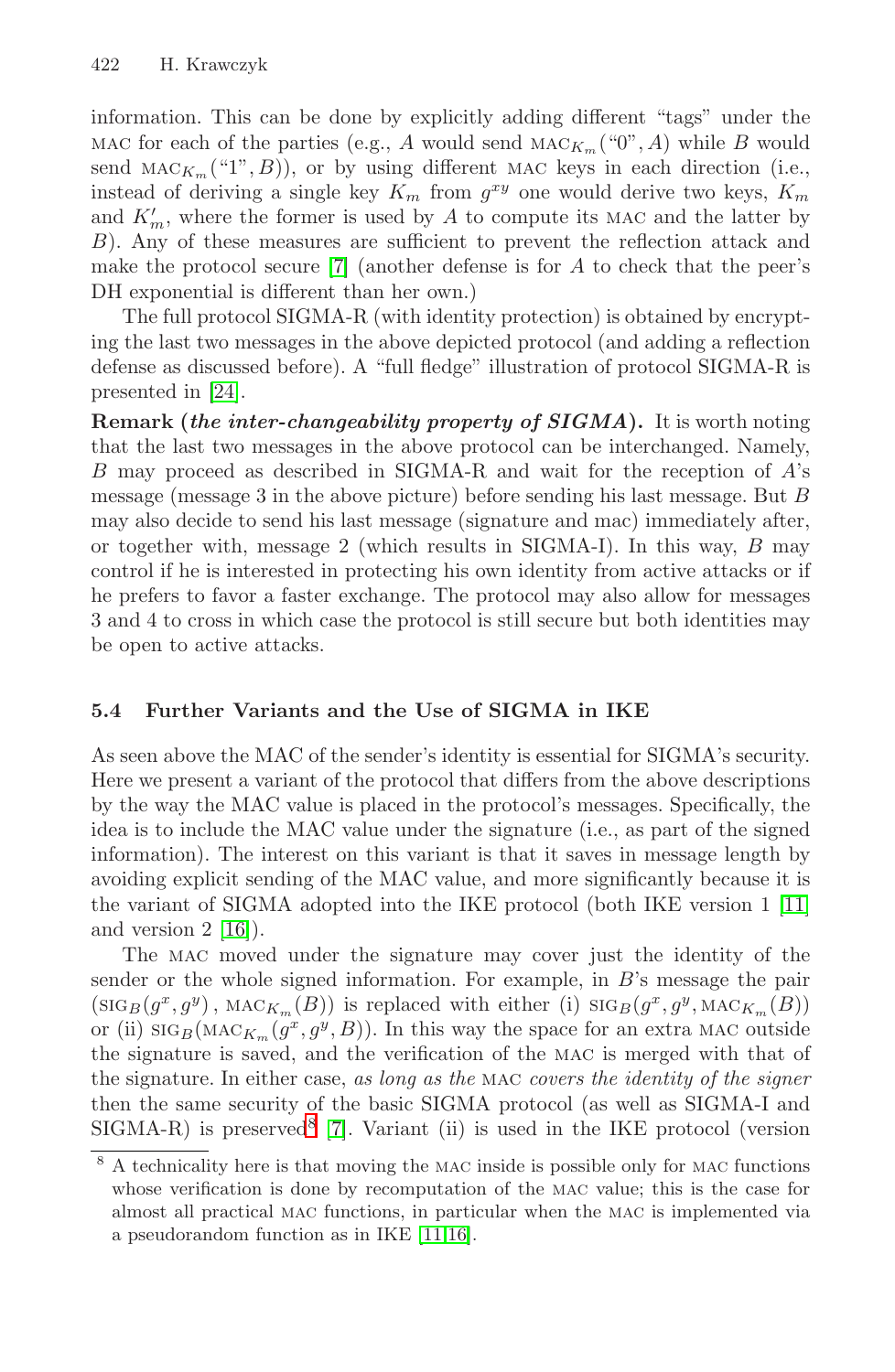<span id="page-23-0"></span>1) [\[11\]](#page-24-0) in two of its authentication modes: the signature-based exchange of IKE uses the basic 3-message SIGMA protocol (without identity encryption) as presented in Section [5.1](#page-18-0) for its aggressive mode, and it uses the 4-message SIGMA-R in its main mode. (In the later case, the use of SIGMA-R in IKE is preceded by two extra messages for negotiating security parameters.) In IKE the mac function is implemented via a pseudorandom function which is also used in the protocol for the purpose of key expansion and derivation.<sup>9</sup> IKE version 2 [\[16\]](#page-24-0) uses variant (i) with SIGMA-R as its single key exchange method authenticated with public keys. In this protocol the peer's DH exponential is not signed; the essential freshness guarantee is provided by signing a nonce chosen by the peer (see Section [5.1\)](#page-18-0).

The SIGMA-R protocol has also been adopted in the JFK protocol [1] which has been proposed in the context of the undergoing revision of the IKE protocol. We note that in both [\[16,](#page-24-0)1] protocol SIGMA-R is augmented with mechanisms that provide some defense against Denial-of-Service attacks as discussed in Section [2.3.](#page-8-0)

**Acknowledgment.** I wish to thank Ran Canetti for embarking with me on a long and challenging journey towards formalizing and proving the security of key-exchange protocols (in particular, the SIGMA protocols). Special thanks to Dan Harkins for being receptive to my design suggestions when specifying the signature modes of IKE, and to Charlie Kaufman (and the IPsec WG) for incorporating this design into IKEv2. Thanks to Sara Bitan and Paul Van Oorschot for many useful discussions, and to Pau-Chen Cheng for sharing much of his implementation and system experience with me. This research was partially funded by the Irwin and Bethea Green & Detroit Chapter Career Development Chair.

# **References**

- 1. B. Aiello, S. Bellovin, M. Blaze, R. Canetti, J. Ioannidis, A. Keromytis, O. Reingold, "Efficient, DoS-Resistant Secure Key Exchange for Internet Protocols," *ACM Computers and Communications Security conference (CCS),* 2002. http://www.research.att.com/˜smb/papers/jfk-ccs.pdf
- 2. M. Bellare and P. Rogaway, "Entity authentication and key distribution", *Advances in Cryptology, - CRYPTO'93*, Lecture Notes in Computer Science Vol. 773, D. Stinson ed, Springer-Verlag, 1994, pp. 232–249.
- 3. S. M. Bellovin, "Problem Areas for the IP Security Protocols", *Proceedings of the Sixth Usenix Unix Security Symposium*, 1996.
- 4. S. Blake-Wilson and A. Menezes, "Unknown key-share attacks on the stationto-station (STS) protocol", *Proceedings of PKC '99*, Lecture Notes in Computer Science, 1560 (1999), 154–170.

 $9$  This use of a prf –as a MAC – under the signature has been a source of confusion among analysts of the IKE protocol; the prf was sometimes believed to have some other functionality related to the signature. It is important then to realize that its functionality under the signature is simply (and essentially!) that of a mac covering the signer's identity.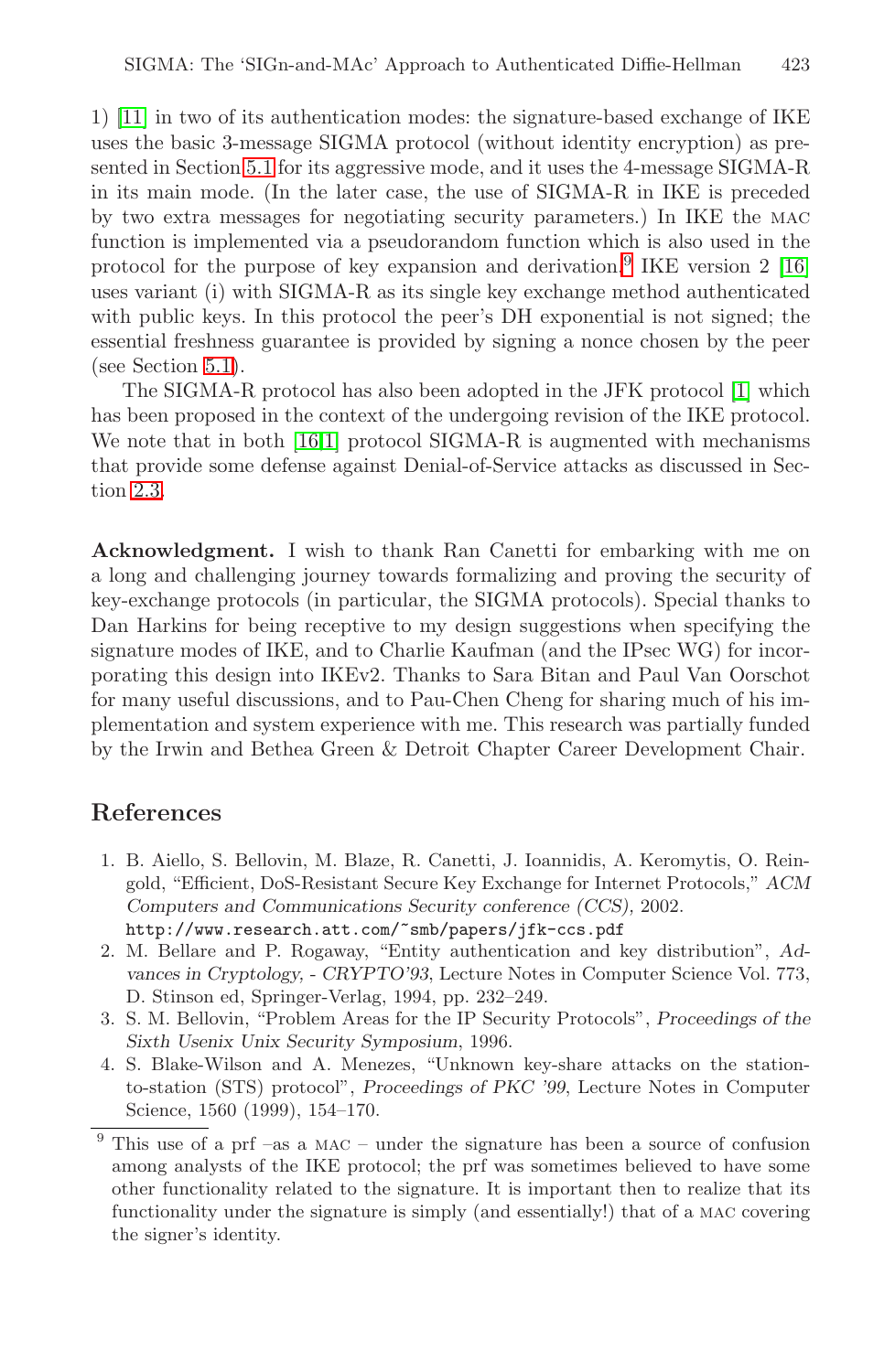- <span id="page-24-0"></span>5. M. Burrows, M. Abadi and R. Needham, "A logic for authentication," *ACM Trans. Computer Systems* Vol. 8 (Feb. 1990), pp. 18–36
- 6. Canetti, R., and Krawczyk, H., "Analysis of Key-Exchange Protocols and Their Use for Building Secure Channels", Eurocrypt'2001, LNCS Vol. 2045. Full version in: *Cryptology ePrint Archive* (http://eprint.iacr.org/), Report 2001/040.
- 7. Canetti, R., and Krawczyk, H., "Security Analysis of IKE's Signature-based Key-Exchange Protocol", *Crypto 2002*. LNCS Vol. 2442. Full version in: *Cryptology ePrint Archive* (http://eprint.iacr.org/), Report 2002/120.
- 8. W. Diffie, P. van Oorschot and M. Wiener, "Authentication and authenticated key exchanges", *Designs, Codes and Cryptography*, 2, 1992, pp. 107–125. Available at http://www.scs.carleton.ca/˜paulv/papers/sts-final.ps.
- 9. N. Ferguson and B. Schneier, "A Cryptographic Evaluation of IPSec", http://www.counterpane.com/ipsec.html, 1999.
- 10. O. Goldreich, "Foundations of Cryptography: Basic Tools", Cambridge Press, 2001.
- 11. D. Harkins and D. Carrel, ed., "The Internet Key Exchange (IKE)", *RFC 2409,* Nov. 1998.
- 12. ISO/IEC IS 9798-3, "Entity authentication mechanisms Part 3: Entity authentication using asymmetric techniques", 1993.
- 13. C. Jutla, "Encryption Modes with Almost Free Message Integrity", *Advances in Cryptology – EUROCRYPT 2001 Proceedings*, Lecture Notes in Computer Science, Vol. 2045, Springer-Verlag, B. Pfitzmann, ed, 2001.
- 14. Karn, P., and Simpson W.A., "The Photuris Session Key Management Protocol", draft-ietf-ipsec-photuris-03.txt, Sept. 1995.
- 15. B. Kaliski, "An unknown key-share attack on the MQV key agreement protocol", *ACM Transactions on Information and System Security (TISSEC)*. Vol. 4 No. 3, 2001, pp. 275–288.
- 16. C. Kaufman, "Internet Key Exchange (IKEv2) Protocol", draft-ietf-ipsec-ikev2- 07.txt, April 2003 (to be published as an RFC).
- 17. S. Kent and R. Atkinson, "Security Architecture for the Internet Protocol", *Request for Comments 2401*, Nov. 1998.
- 18. S. Kent and R. Atkinson, "IP Encapsulating Security Payload (ESP)", *Request for Comments 2406*, Nov. 1998.
- 19. H. Krawczyk, Communication to IPsec WG, *IPsec mailing list archives*, April-October 1995. http://www.vpnc.org/ietf-ipsec/
- 20. H. Krawczyk, "SKEME: A Versatile Secure Key Exchange Mechanism for Internet,", *Proceedings of the 1996 Internet Society Symposium on Network and Distributed System Security,* Feb. 1996, pp. 114–127.
	- http://www.ee.technion.ac.il/˜hugo/skeme-lncs.ps
- 21. Krawczyk, H., Bellare, M., and Canetti, R., "HMAC: Keyed-Hashing for Message Authentication", *RFC 2104*, February 1997.
- 22. Krawczyk, H., "Blinding of Credit Card Numbers in the SET Protocol", *Proceedings of Financial Cryptography'99*, LNCS Vol. 1648, 1999.
- 23. H. Krawczyk, "The order of encryption and authentication for protecting communications (Or: how secure is SSL?)", Crypto'2001, LNCS Vol. 2139. Full version in: *Cryptology ePrint Archive* (http://eprint.iacr.org/), Report 2001/045.
- 24. H. Krawczyk, "SIGMA: the 'SIGn-and-MAc' Approach to Authenticated Diffie-Hellman and its Use in the IKE Protocols", full version. http://www.ee.technion.ac.il/˜hugo/sigma.html
- 25. G. Lowe, "Some New Attacks upon Security Protocols", *9th IEEE Computer Security Foundations Workshop*, IEEE Press 1996, pp.162–169.